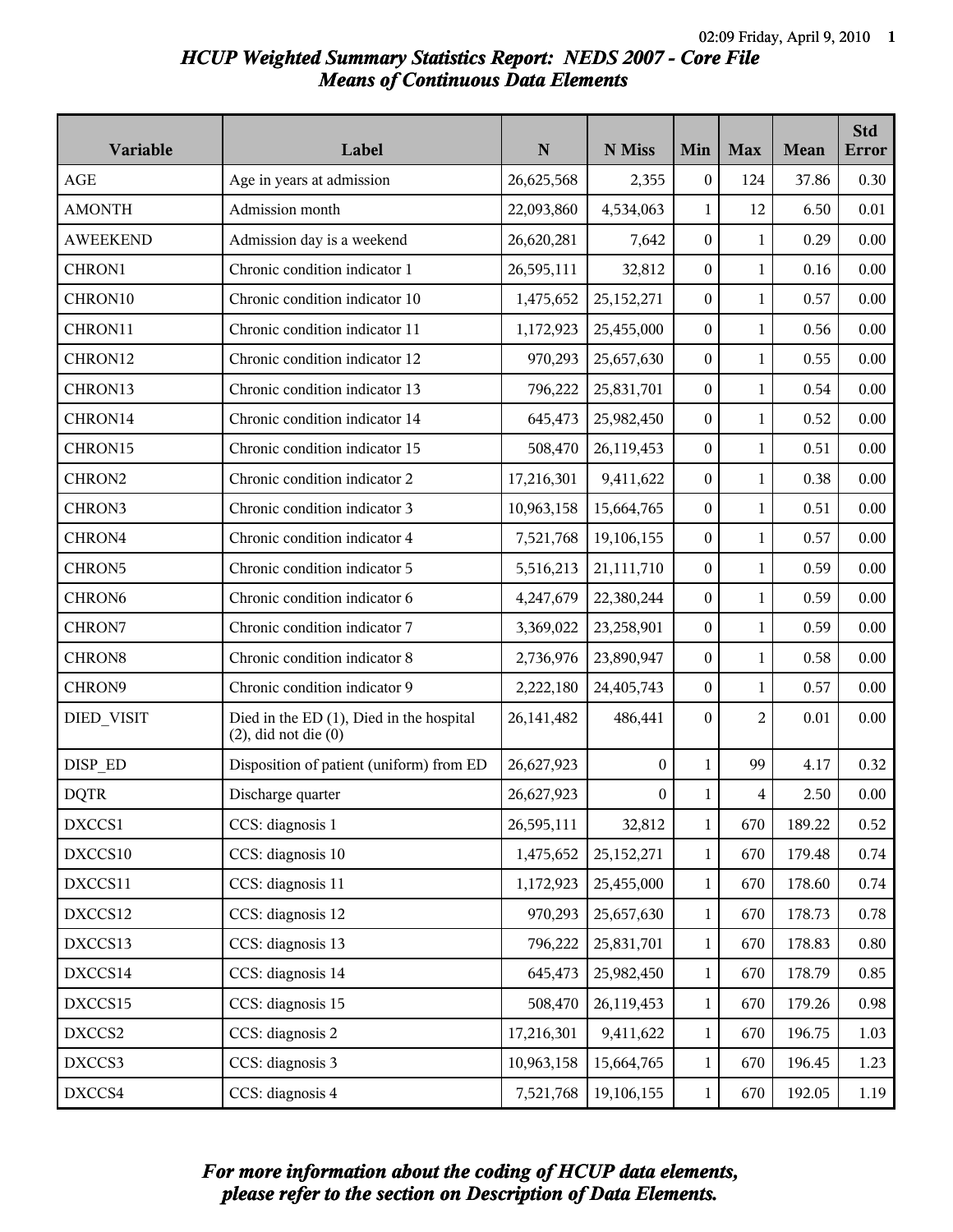## *HCUP Weighted Summary Statistics Report: NEDS 2007 - Core File Means of Continuous Data Elements*

| Variable                | Label                                                                          | N          | N Miss           | Min              | <b>Max</b>              | Mean    | <b>Std</b><br><b>Error</b> |
|-------------------------|--------------------------------------------------------------------------------|------------|------------------|------------------|-------------------------|---------|----------------------------|
| DXCCS5                  | CCS: diagnosis 5                                                               | 5,516,213  | 21,111,710       | $\mathbf{1}$     | 670                     | 188.23  | 1.07                       |
| DXCCS6                  | CCS: diagnosis 6                                                               | 4,247,679  | 22,380,244       | $\mathbf{1}$     | 670                     | 185.47  | 0.95                       |
| DXCCS7                  | CCS: diagnosis 7                                                               | 3,369,022  | 23,258,901       | $\mathbf{1}$     | 670                     | 183.43  | 0.82                       |
| DXCCS8                  | CCS: diagnosis 8                                                               | 2,736,976  | 23,890,947       | $\mathbf{1}$     | 670                     | 182.04  | 0.75                       |
| DXCCS9                  | CCS: diagnosis 9                                                               | 2,222,180  | 24,405,743       | $\mathbf{1}$     | 670                     | 181.15  | 0.68                       |
| <b>EDEVENT</b>          | Type of ED Event                                                               | 26,627,923 | 0                | $\mathbf{1}$     | 99                      | 2.92    | 0.32                       |
| E CCS1                  | CCS: E Code 1                                                                  | 6,956,539  | 19,671,384       | 662              | 2621                    | 2583.97 | 0.55                       |
| E CCS2                  | CCS: E Code 2                                                                  | 3,509,014  | 23,118,909       | 662              | 2621                    | 2608.90 | 0.62                       |
| E CCS3                  | CCS: E Code 3                                                                  | 501,561    | 26,126,362       | 662              | 2621                    | 2588.94 | 2.07                       |
| E CCS4                  | CCS: E Code 4                                                                  | 228,023    | 26,399,900       | 662              | 2621                    | 2604.97 | 2.16                       |
| <b>FEMALE</b>           | Indicator of sex                                                               | 26,621,104 | 6,819            | $\boldsymbol{0}$ | $\mathbf{1}$            | 0.55    | 0.00                       |
| HOSP_REGION             | Region of hospital                                                             | 26,627,923 | $\boldsymbol{0}$ | $\mathbf{1}$     | $\overline{\mathbf{4}}$ | 2.55    | 0.02                       |
| <b>INTENT SELF HARM</b> | Intentional self harm indicated on the<br>record (by diagnosis and/or E codes) | 26,627,923 | $\theta$         | $\mathbf{0}$     | $\mathbf{1}$            | 0.01    | 0.00                       |
| NDX                     | Number of diagnoses on this record                                             | 26,627,923 | $\overline{0}$   | $\boldsymbol{0}$ | 79                      | 3.25    | 0.03                       |
| <b>NECODE</b>           | Number of E codes on this record                                               | 26,627,923 | $\Omega$         | $\boldsymbol{0}$ | 18                      | 0.42    | 0.01                       |
| PAY1                    | Primary expected payer (uniform)                                               | 26,504,226 | 123,697          | $\mathbf{1}$     | 6                       | 2.72    | 0.01                       |
| PAY2                    | Secondary expected payer (uniform)                                             | 5,672,957  | 20,954,966       | $\mathbf{1}$     | 6                       | 3.09    | 0.05                       |
| PL NCHS2006             | Patient Location: NCHS Urban-Rural<br>Code (V2006)                             | 26,449,059 | 178,864          | $\mathbf{1}$     | 6                       | 2.86    | 0.03                       |
| TOTCHG_ED               | Total charge for ED services                                                   | 21,730,770 | 4,897,153        | 100              | 74933                   | 1473.64 | 28.66                      |
| <b>YEAR</b>             | Calendar year                                                                  | 26,627,923 | $\theta$         | 2007             | 2007                    | 2007.00 | 0.00                       |
| ZIPINC_QRTL             | Median household income national<br>quartile for patient ZIP Code              | 25,968,582 | 659,341          | $\mathbf{1}$     | $\overline{4}$          | 2.24    | 0.03                       |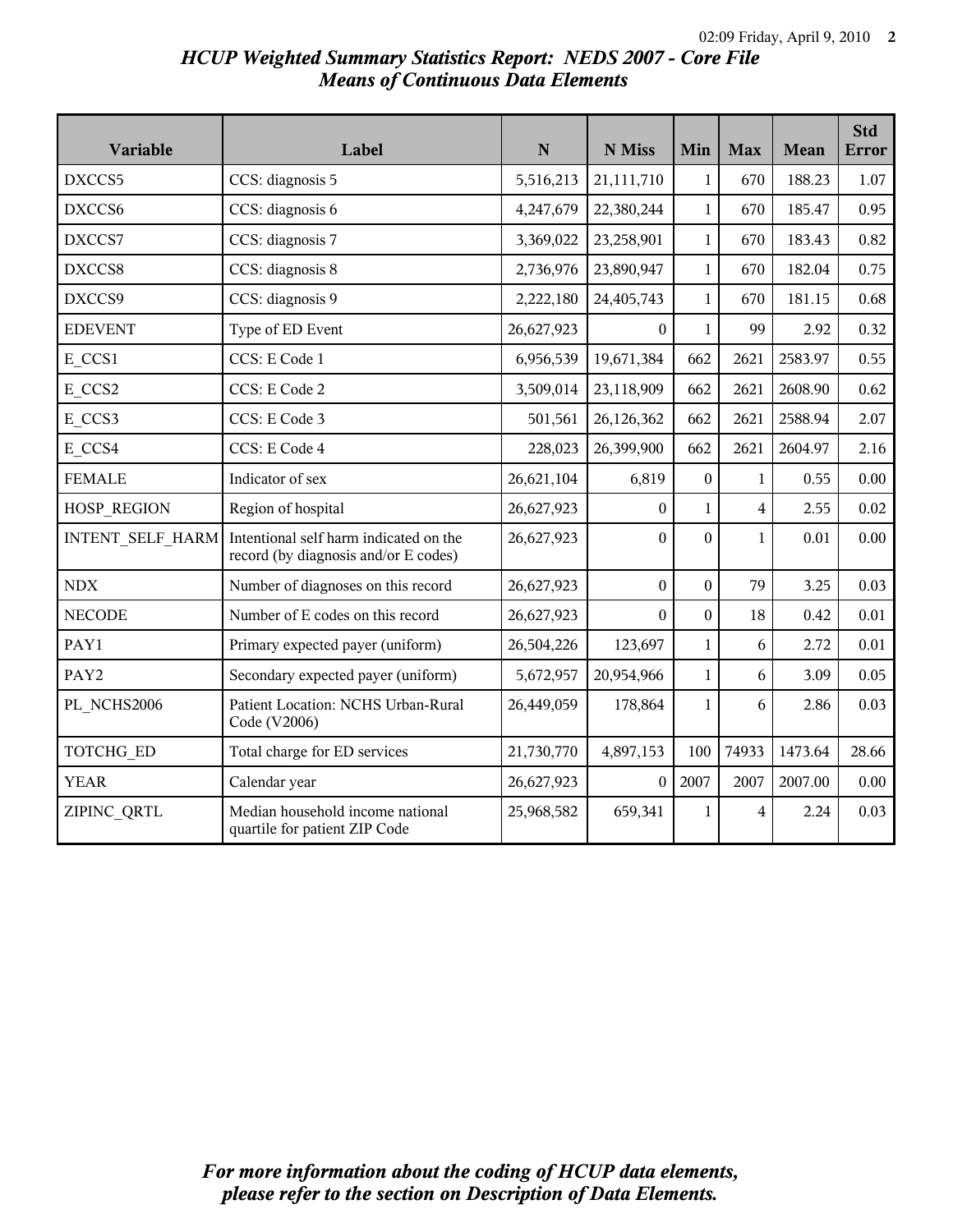| <b>AGE</b>           | Frequency | Percent |
|----------------------|-----------|---------|
| $\therefore$ missing | 1,671     | 0.00    |
| .C: inconsistent     | 9,913     | 0.01    |
| 0                    | 3,714,165 | 3.04    |
| 1                    | 3,162,566 | 2.59    |
| $\overline{c}$       | 2,205,637 | 1.80    |
| 3                    | 1,709,226 | 1.40    |
| 4                    | 1,419,479 | 1.16    |
| 5                    | 1,297,891 | 1.06    |
| 6                    | 1,157,675 | 0.95    |
| 7                    | 1,029,548 | 0.84    |
| 8                    | 955,957   | 0.78    |
| 9                    | 929,402   | 0.76    |
| 10                   | 919,463   | 0.75    |
| 11                   | 914,933   | 0.75    |
| 12                   | 950,569   | 0.78    |
| 13                   | 1,025,553 | 0.84    |
| 14                   | 1,139,941 | 0.93    |
| 15                   | 1,282,394 | 1.05    |
| 16                   | 1,469,823 | 1.20    |
| 17                   | 1,668,367 | 1.36    |
| 18                   | 2,007,848 | 1.64    |
| 19                   | 2,090,465 | 1.71    |
| 20                   | 2,115,875 | 1.73    |
| 21                   | 2,167,905 | 1.77    |
| 22                   | 2,140,926 | 1.75    |
| 23                   | 2,080,785 | 1.70    |
| 24                   | 2,092,768 | 1.71    |
| 25                   | 2,089,222 | 1.71    |
| 26                   | 2,064,071 | 1.69    |
| 27                   | 2,018,152 | 1.65    |
| 28                   | 1,916,380 | 1.57    |
| 29                   | 1,825,491 | 1.49    |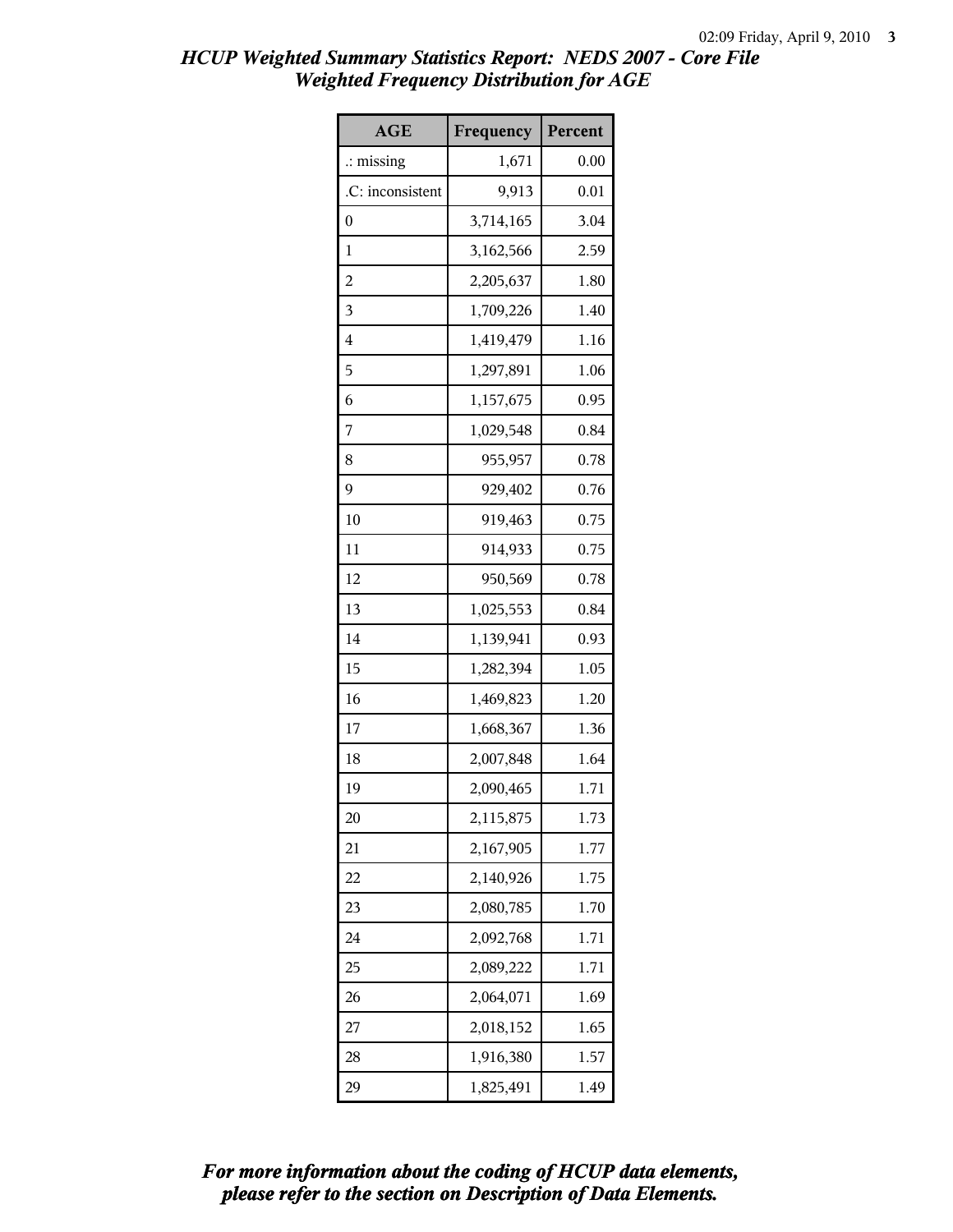| <b>AGE</b> | Frequency | Percent |
|------------|-----------|---------|
| 30         | 1,754,816 | 1.43    |
| 31         | 1,651,333 | 1.35    |
| 32         | 1,629,857 | 1.33    |
| 33         | 1,569,740 | 1.28    |
| 34         | 1,580,970 | 1.29    |
| 35         | 1,624,718 | 1.33    |
| 36         | 1,705,695 | 1.39    |
| 37         | 1,663,609 | 1.36    |
| 38         | 1,597,525 | 1.31    |
| 39         | 1,570,852 | 1.28    |
| 40         | 1,591,731 | 1.30    |
| 41         | 1,629,936 | 1.33    |
| 42         | 1,679,696 | 1.37    |
| 43         | 1,713,156 | 1.40    |
| 44         | 1,701,098 | 1.39    |
| 45         | 1,684,568 | 1.38    |
| 46         | 1,682,945 | 1.38    |
| 47         | 1,654,235 | 1.35    |
| 48         | 1,605,655 | 1.31    |
| 49         | 1,566,280 | 1.28    |
| 50         | 1,536,608 | 1.26    |
| 51         | 1,471,379 | 1.20    |
| 52         | 1,401,067 | 1.15    |
| 53         | 1,342,536 | 1.10    |
| 54         | 1,274,811 | 1.04    |
| 55         | 1,216,938 | 0.99    |
| 56         | 1,155,322 | 0.94    |
| 57         | 1,111,260 | 0.91    |
| 58         | 1,098,465 | 0.90    |
| 59         | 1,096,783 | 0.90    |
| 60         | 1,118,229 | 0.91    |
| 61         | 898,633   | 0.73    |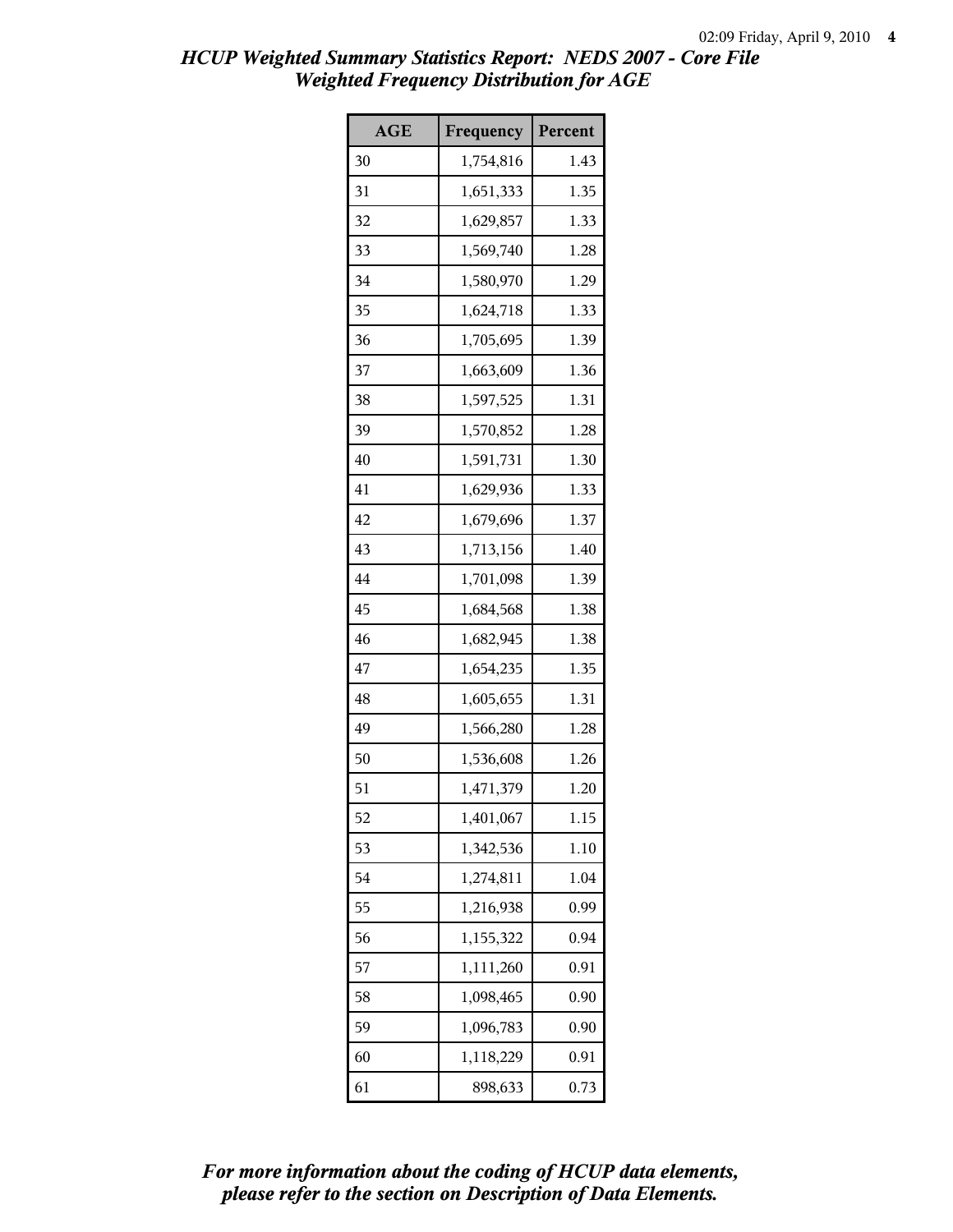| <b>AGE</b> | Frequency | Percent |
|------------|-----------|---------|
| 62         | 884,225   | 0.72    |
| 63         | 893,235   | 0.73    |
| 64         | 915,373   | 0.75    |
| 65         | 874,322   | 0.71    |
| 66         | 826,643   | 0.68    |
| 67         | 811,420   | 0.66    |
| 68         | 791,425   | 0.65    |
| 69         | 790,209   | 0.65    |
| 70         | 766,315   | 0.63    |
| 71         | 777,529   | 0.64    |
| 72         | 781,769   | 0.64    |
| 73         | 753,001   | 0.62    |
| 74         | 776,080   | 0.63    |
| 75         | 786,475   | 0.64    |
| 76         | 795,834   | 0.65    |
| 77         | 811,709   | 0.66    |
| 78         | 807,356   | 0.66    |
| 79         | 821,522   | 0.67    |
| 80         | 815,277   | 0.67    |
| 81         | 798,020   | 0.65    |
| 82         | 797,849   | 0.65    |
| 83         | 766,765   | 0.63    |
| 84         | 730,785   | 0.60    |
| 85         | 703,647   | 0.58    |
| 86         | 649,496   | 0.53    |
| 87         | 579,546   | 0.47    |
| 88         | 489,360   | 0.40    |
| 89         | 443,542   | 0.36    |
| 90         | 372,773   | 0.30    |
| 91         | 316,255   | 0.26    |
| 92         | 264,043   | 0.22    |
| 93         | 212,930   | 0.17    |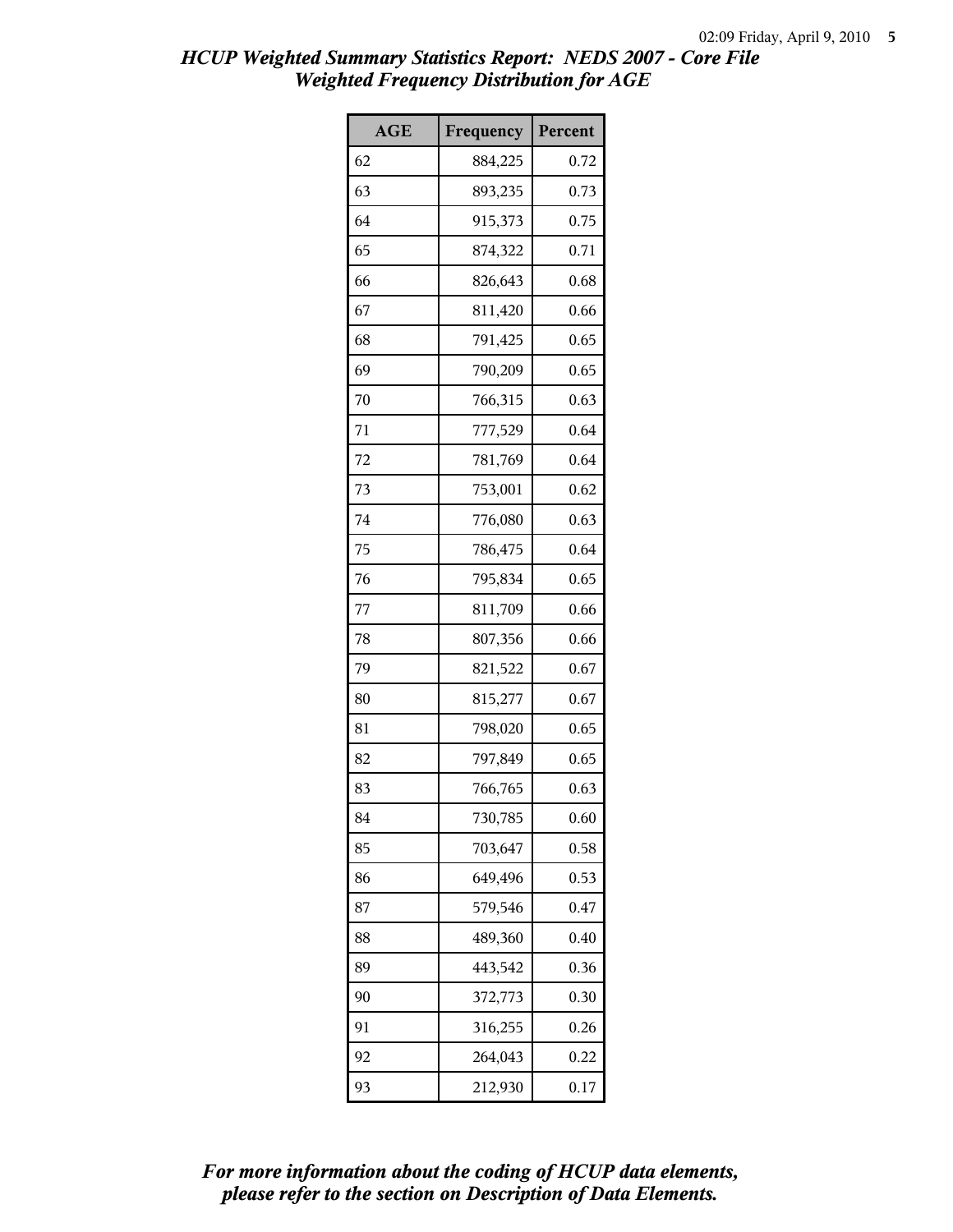| AGE          | Frequency | Percent |
|--------------|-----------|---------|
| 94           | 166,456   | 0.14    |
| 95           | 125,039   | 0.10    |
| 96           | 90,908    | 0.07    |
| 97           | 65,563    | 0.05    |
| 98           | 44,419    | 0.04    |
| 99           | 29,460    | 0.02    |
| 100          | 19,139    | 0.02    |
| 101          | 11,412    | 0.01    |
| 102          | 6,993     | 0.01    |
| 103          | 4,036     | 0.00    |
| 104          | 2,457     | 0.00    |
| 105          | 1,368     | 0.00    |
| 106          | 1,572     | 0.00    |
| 107          | 1,538     | 0.00    |
| 108          | 723       | 0.00    |
| 109          | 66        | 0.00    |
| 110 or older | 1,356     | 0.00    |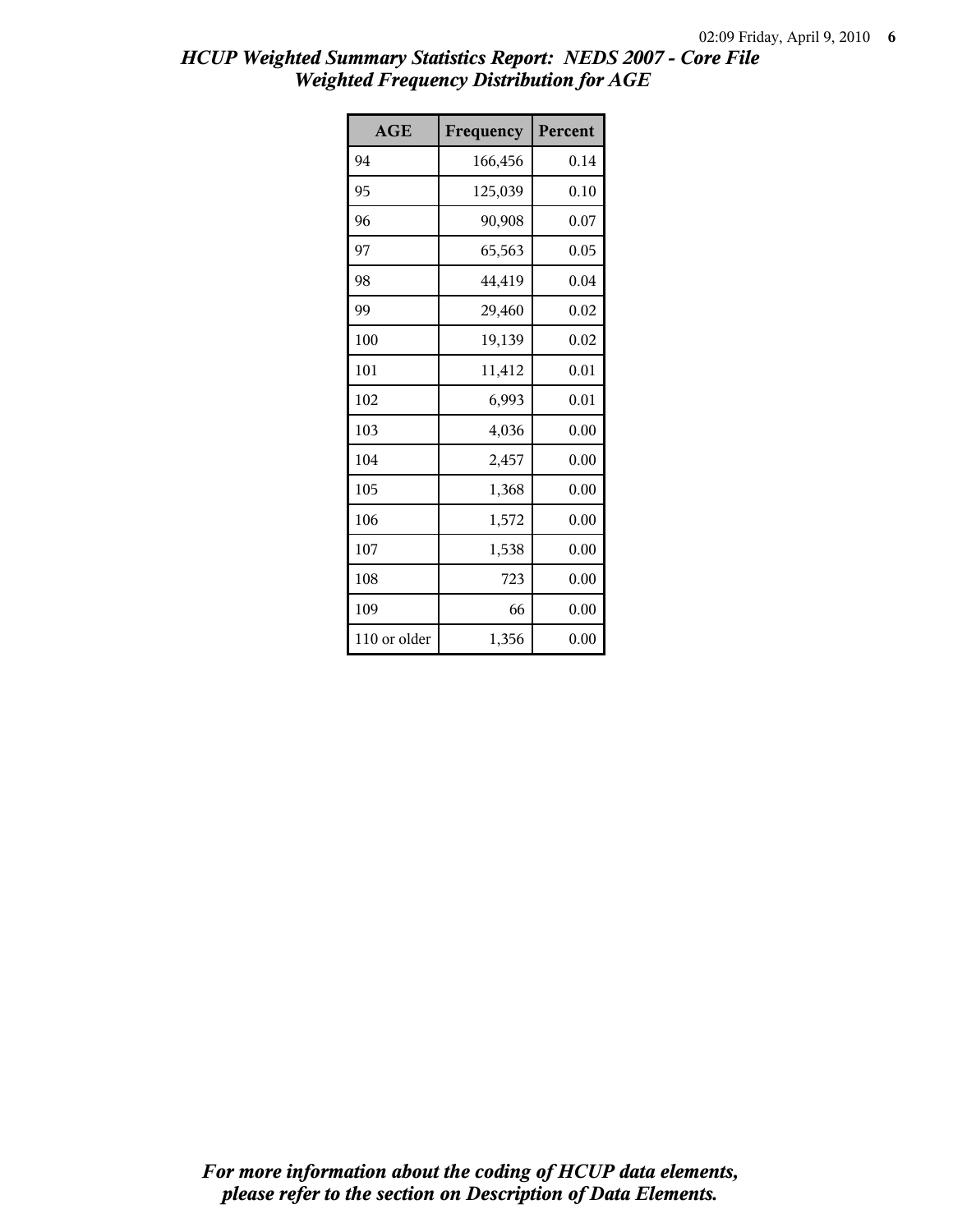| <b>AMONTH</b>        | Frequency  | Percent |
|----------------------|------------|---------|
| $\therefore$ Missing | 19,081,997 | 15.60   |
| 1: January           | 8,759,895  | 7.16    |
| 2: February          | 8,100,982  | 6.62    |
| 3: March             | 8,888,841  | 7.27    |
| 4: April             | 8,406,974  | 6.87    |
| 5: May               | 8,865,233  | 7.25    |
| 6: June              | 8,408,896  | 6.87    |
| 7: July              | 8,763,456  | 7.16    |
| 8: August            | 8,798,039  | 7.19    |
| 9: September         | 8,687,640  | 7.10    |
| 10: October          | 8,738,350  | 7.14    |
| 11: November         | 8,329,218  | 6.81    |
| 12: December         | 8,502,218  | 6.95    |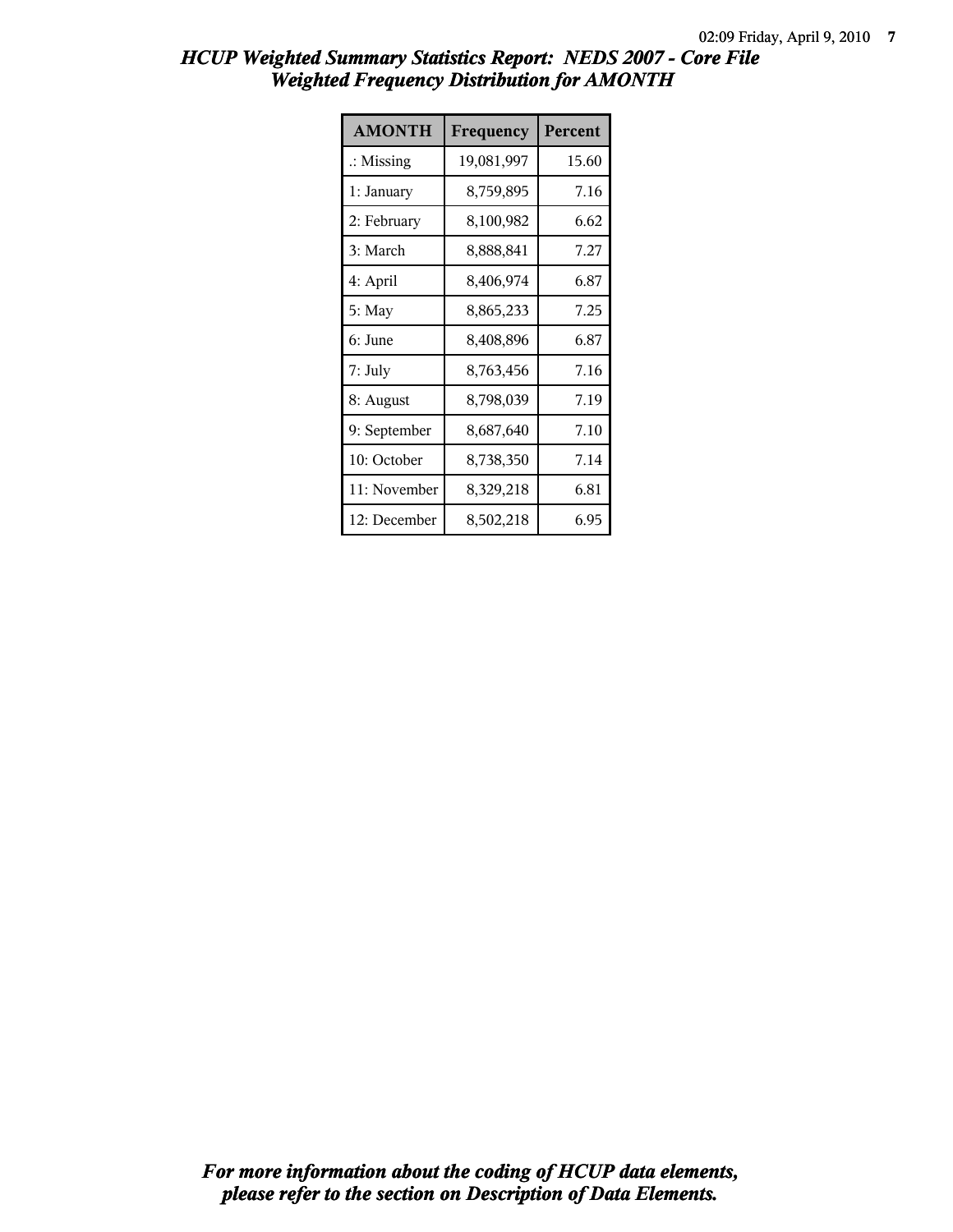| <b>AWEEKEND</b>      | Frequency  | Percent |
|----------------------|------------|---------|
| $\therefore$ Missing | 38,654     | 0.03    |
| 0: Monday-Friday     | 86,820,448 | 70.97   |
| 1: Saturday-Sunday   | 35,472,637 | 29.00   |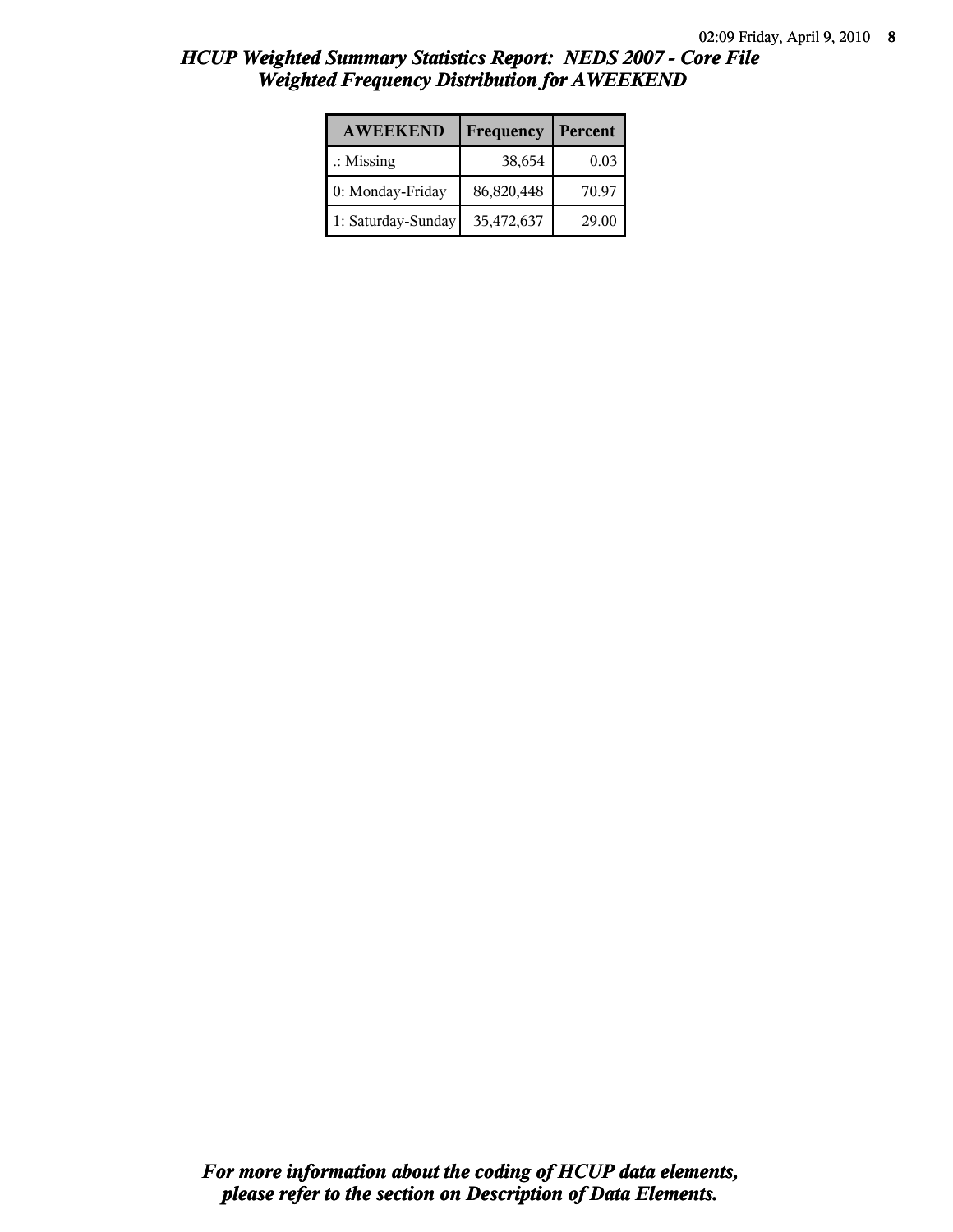| <b>CHRON1</b>            | Frequency   | Percent |
|--------------------------|-------------|---------|
| $\therefore$ Missing     | 41,777      | 0.03    |
| .A: Invalid code         | 107,280     | 0.09    |
| .C: Inconsistent code    | 2,211       | 0.00    |
| 0: Non-chronic condition | 102,383,480 | 83.69   |
| 1: Chronic condition     | 19,796,992  | 16.18   |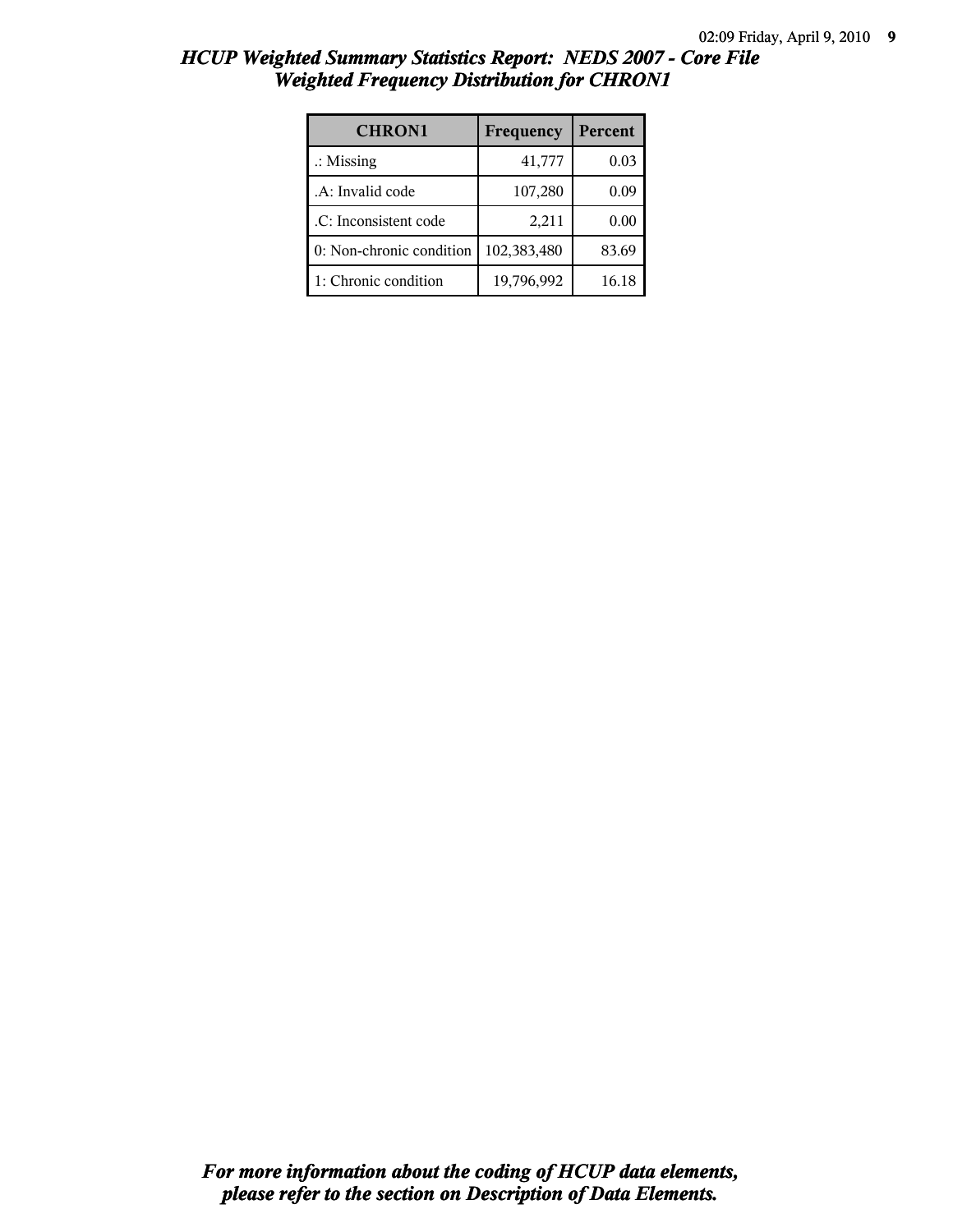| <b>DIED VISIT</b>       | Frequency   | Percent |
|-------------------------|-------------|---------|
| $\therefore$ Missing    | 2,202,416   | 1.80    |
| 0: Did not die          | 119,379,732 | 97.59   |
| 1: Died in the ED       | 190,306     | 0.16    |
| 2: Died in the hospital | 559,285     | 0.46    |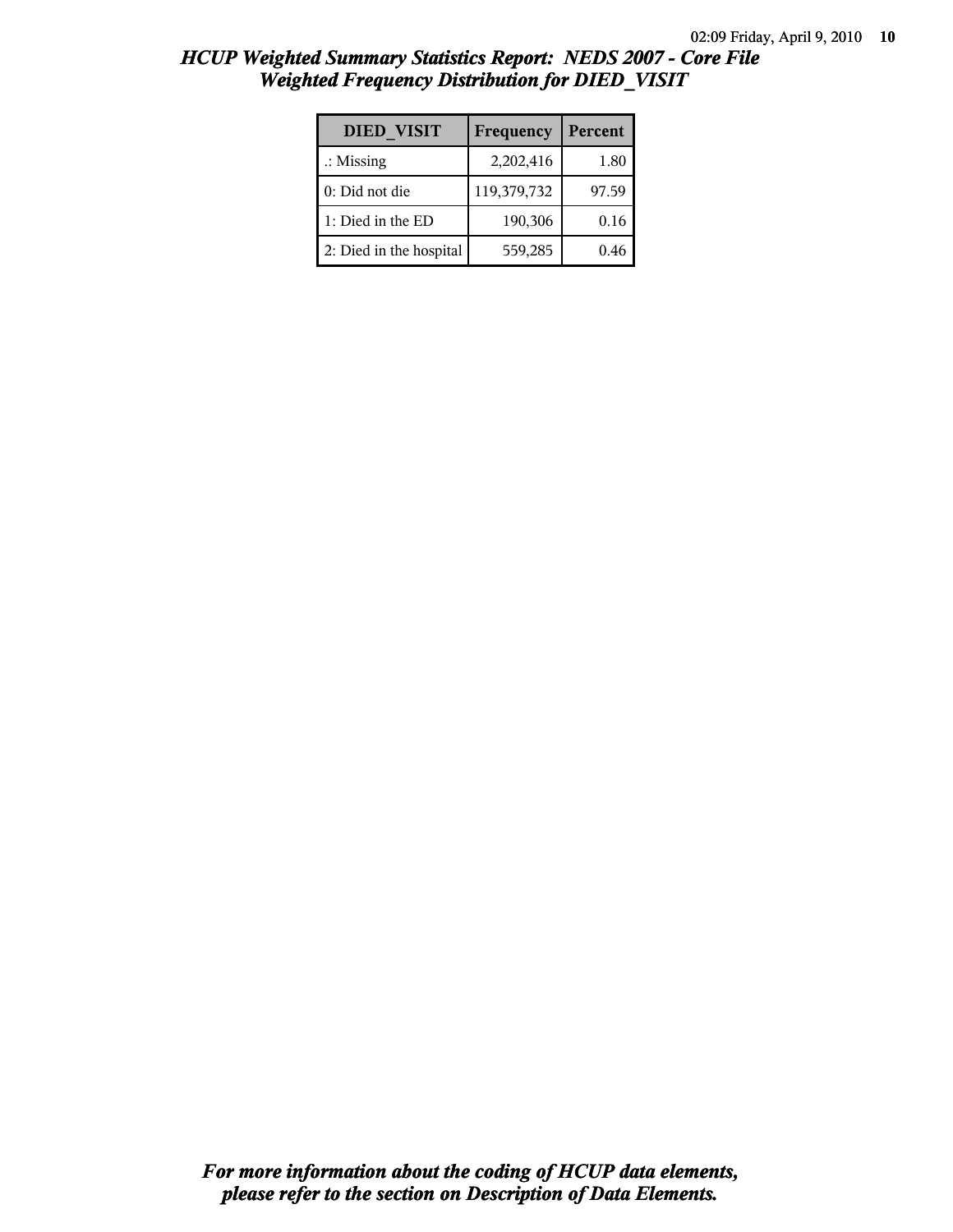| DISCWT Frequency Percent |        |
|--------------------------|--------|
| Non-blank   122,331,739  | 100.00 |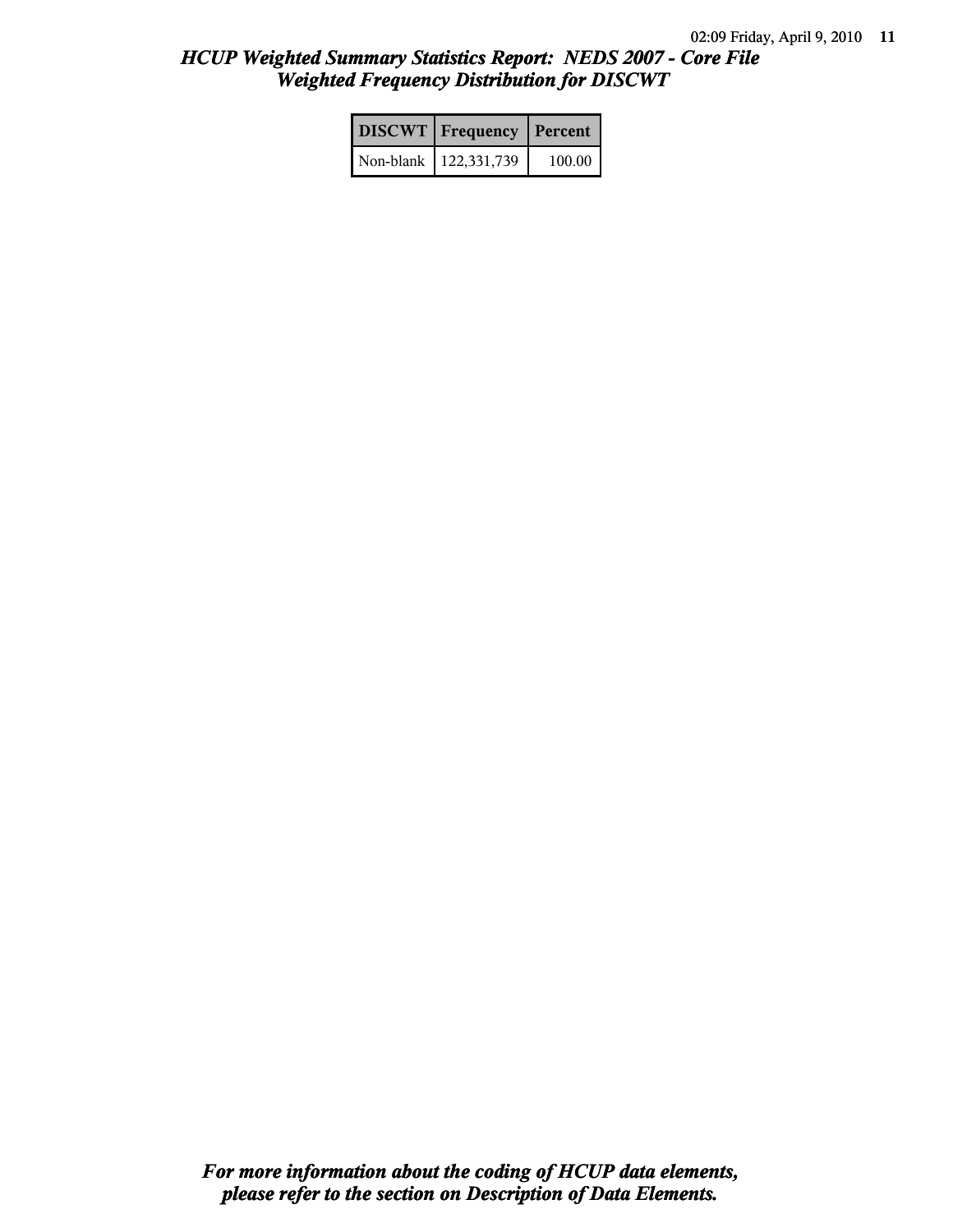| HCUP Weighted Summary Statistics Report: NEDS 2007 - Core File |  |  |
|----------------------------------------------------------------|--|--|
| <b>Weighted Frequency Distribution for DISP ED</b>             |  |  |

| DISP ED                                                | Frequency  | Percent |
|--------------------------------------------------------|------------|---------|
| 1: Routine                                             | 95,891,394 | 78.39   |
| 2: Transfer: short-term hospital                       | 1,383,929  | 1.13    |
| 5: Transfer: other type of facility                    | 1,423,280  | 1.16    |
| 6: Home health care                                    | 607,014    | 0.50    |
| 7: Against medical advice                              | 1,627,440  | 1.33    |
| 9: Admitted as an inpatient to this hospital           | 19,024,006 | 15.55   |
| 20: Died in ED                                         | 190,306    | 0.16    |
| 98: Not admitted to this hospital, destination unknown | 2,174,088  | 1.78    |
| 99: Discharged alive, destination unknown              | 10,283     | 0.01    |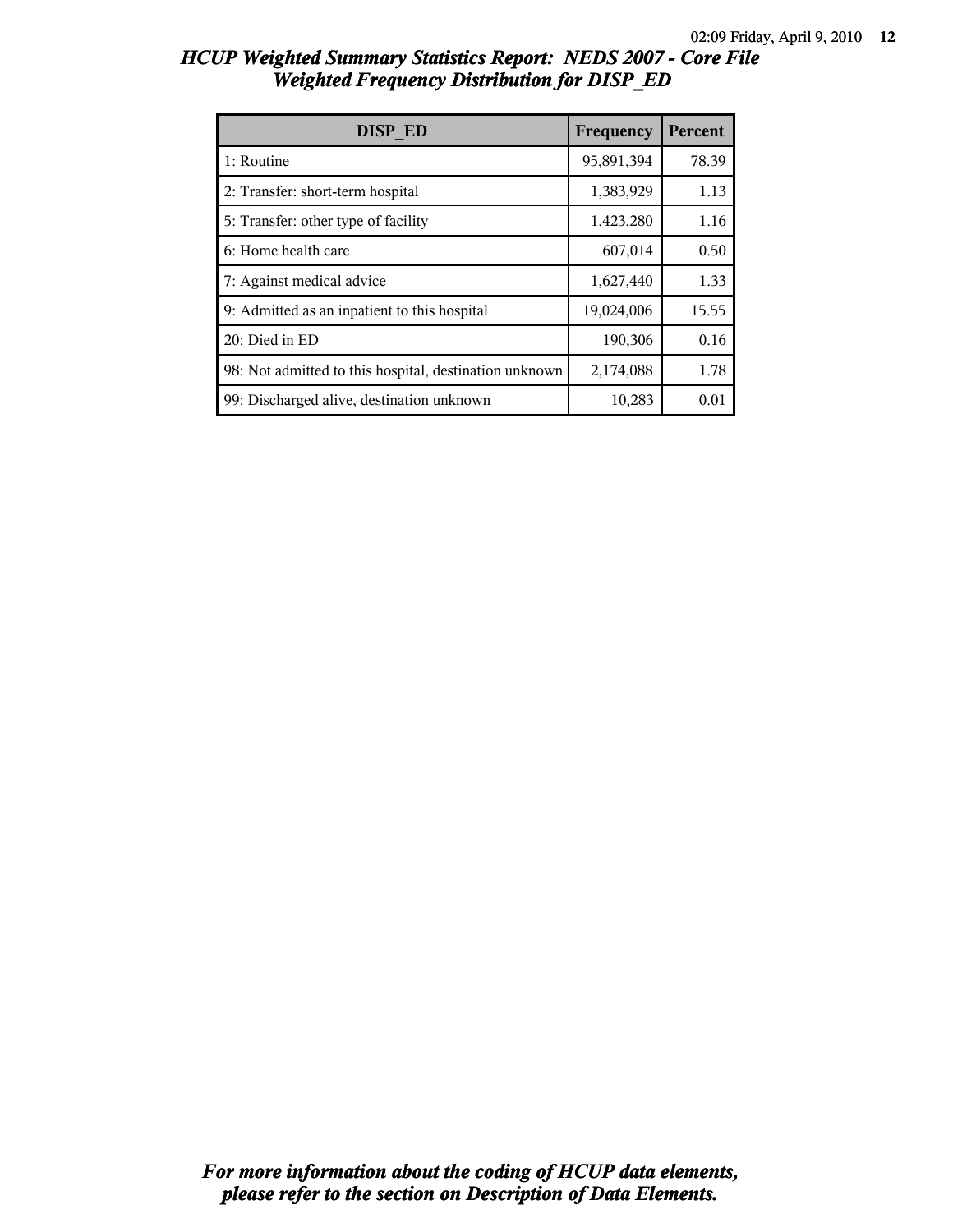| <b>DQTR</b>       | Frequency  | Percent |
|-------------------|------------|---------|
| 1: First quarter  | 30,629,217 | 25.04   |
| 2: Second quarter | 30,406,220 | 24.86   |
| 3: Third quarter  | 30,944,159 | 25.30   |
| 4: Fourth quarter | 30,352,143 | 24.81   |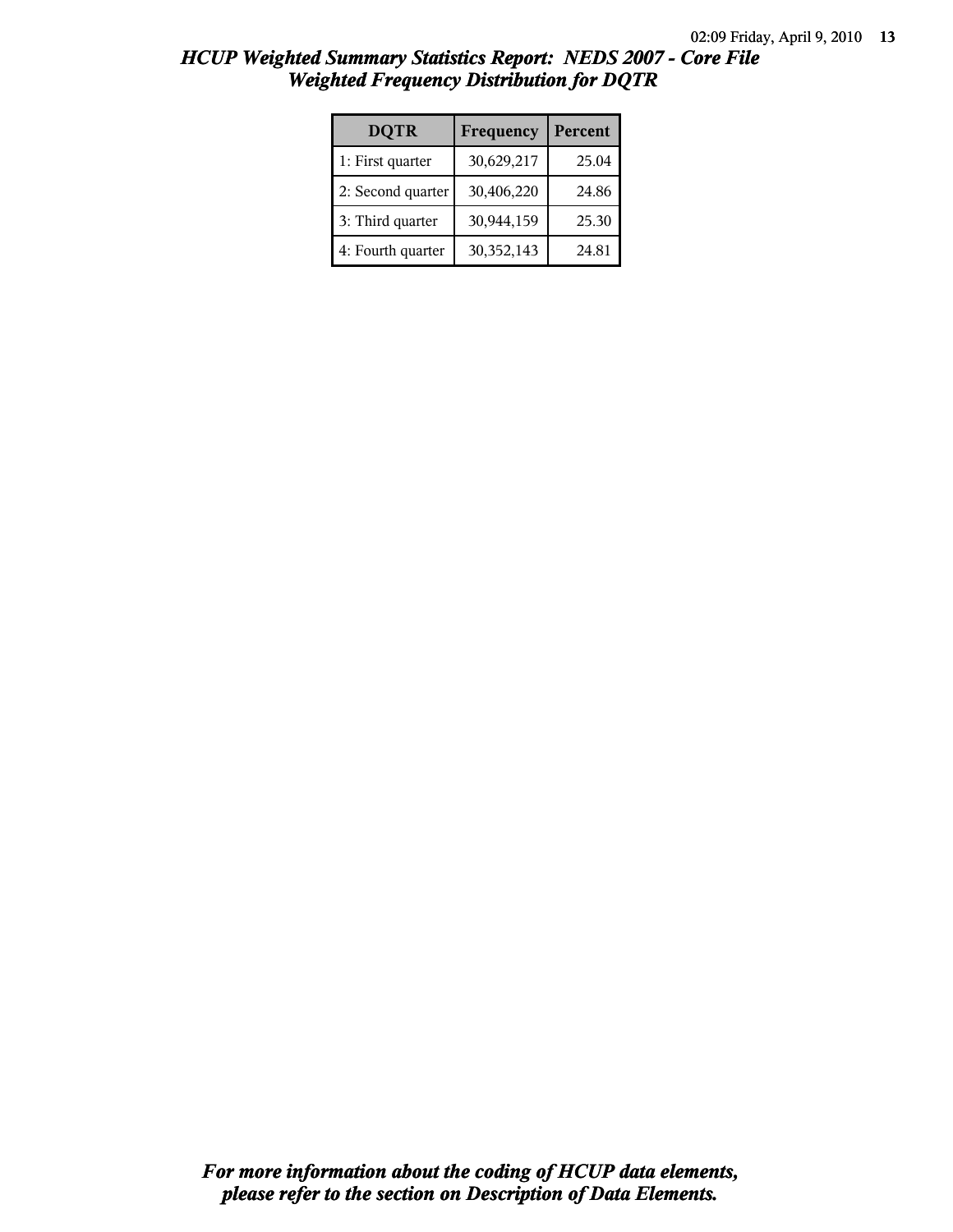| DX1                    | Frequency   | Percent |
|------------------------|-------------|---------|
| <b>Blank</b>           | 41,777      | 0.03    |
| Valid DX               | 122,180,471 | 99.88   |
| Inconsistent DX (incn) | 2,211       | 0.00    |
| Invalid DX (invl)      | 107,280     | 0.09    |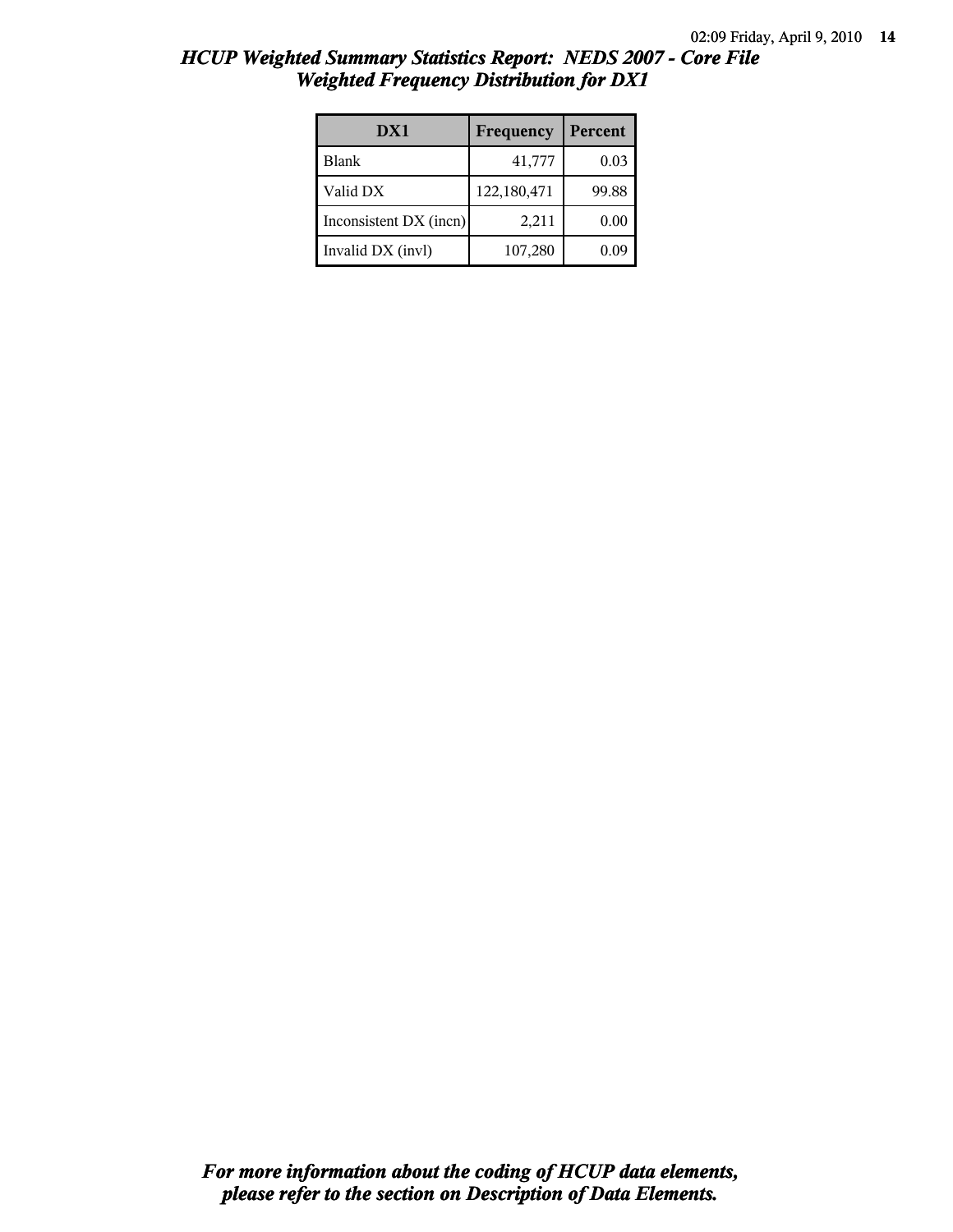| DXCCS1                                                    | Frequency | Percent |
|-----------------------------------------------------------|-----------|---------|
| $\therefore$ Missing                                      | 41,777    | 0.03    |
| A: Invalid diagnosis                                      | 107,280   | 0.09    |
| C: Inconsistent                                           | 2,211     | 0.00    |
| 1: Tuberculosis                                           | 6,761     | 0.01    |
| 2: Septicemia (except in labor)                           | 585,943   | 0.48    |
| 3: Bacterial infection; unspecified site                  | 44,033    | 0.04    |
| 4: Mycoses                                                | 305,320   | 0.25    |
| 5: HIV infection                                          | 72,104    | 0.06    |
| 6: Hepatitis                                              | 35,496    | 0.03    |
| 7: Viral infection                                        | 1,417,458 | 1.16    |
| 8: Other infections; including parasitic                  | 159,965   | 0.13    |
| 9: Sexually transmitted infections (not HIV or hepatitis) | 40,009    | 0.03    |
| 10: Immunizations and screening for infectious disease    | 144,569   | 0.12    |
| 11: Cancer of head and neck                               | 10,276    | 0.01    |
| 12: Cancer of esophagus                                   | 6,281     | 0.01    |
| 13: Cancer of stomach                                     | 10,225    | 0.01    |
| 14: Cancer of colon                                       | 34,920    | 0.03    |
| 15: Cancer of rectum and anus                             | 11,581    | 0.01    |
| 16: Cancer of liver and intrahepatic bile duct            | 11,046    | 0.01    |
| 17: Cancer of pancreas                                    | 19,144    | 0.02    |
| 18: Cancer of other GI organs; peritoneum                 | 7,888     | 0.01    |
| 19: Cancer of bronchus; lung                              | 81,299    | 0.07    |
| 20: Cancer; other respiratory and intrathoracic           | 845       | 0.00    |
| 21: Cancer of bone and connective tissue                  | 4,361     | 0.00    |
| 22: Melanomas of skin                                     | 1,245     | 0.00    |
| 23: Other non-epithelial cancer of skin                   | 2,614     | 0.00    |
| 24: Cancer of breast                                      | 12,682    | 0.01    |
| 25: Cancer of uterus                                      | 4,076     | 0.00    |
| 26: Cancer of cervix                                      | 3,690     | 0.00    |
| 27: Cancer of ovary                                       | 7,944     | 0.01    |
| 28: Cancer of other female genital organs                 | 986       | 0.00    |
| 29: Cancer of prostate                                    | 9,566     | 0.01    |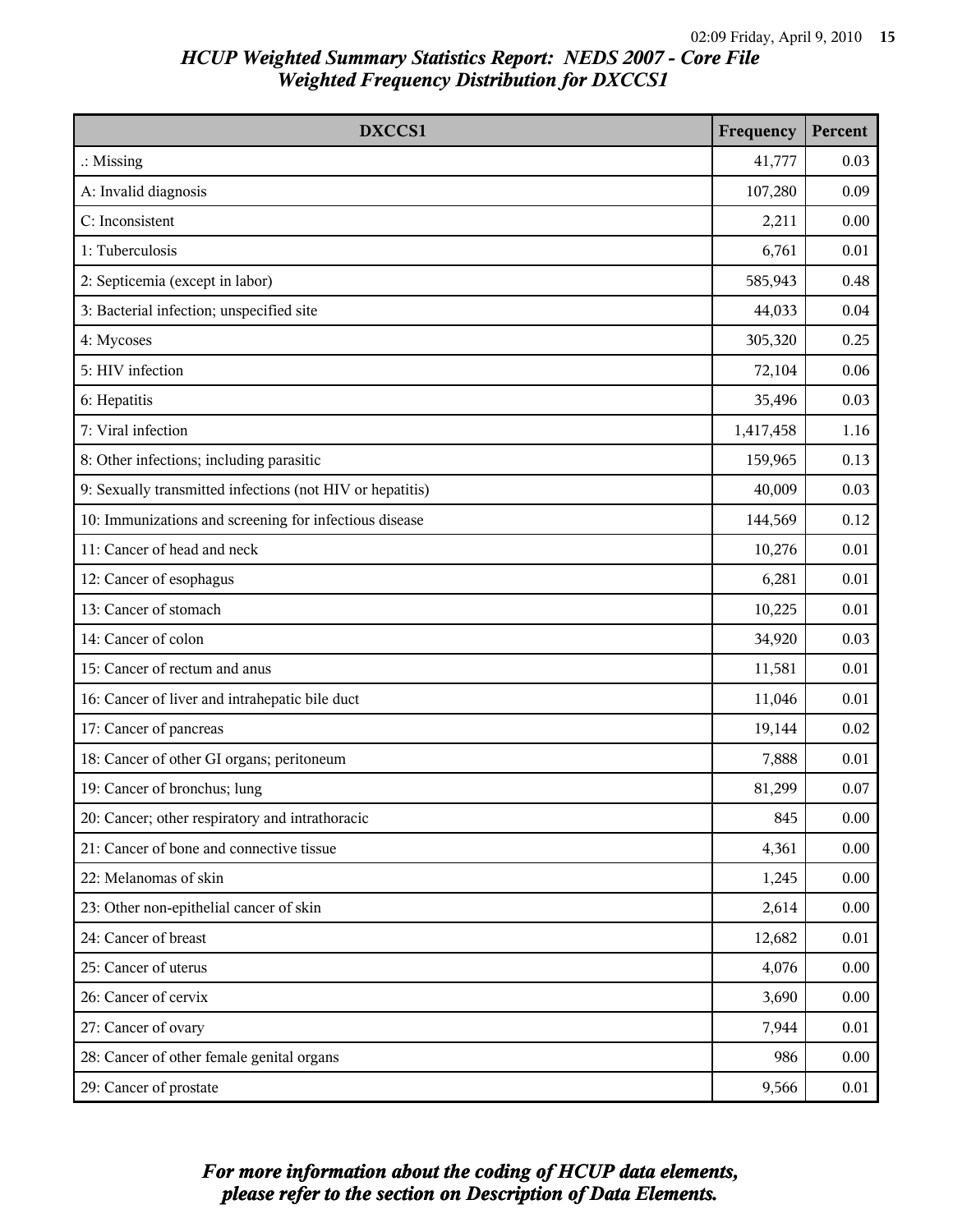| DXCCS1                                                    | Frequency | Percent |
|-----------------------------------------------------------|-----------|---------|
| 30: Cancer of testis                                      | 902       | 0.00    |
| 31: Cancer of other male genital organs                   | 207       | 0.00    |
| 32: Cancer of bladder                                     | 10,718    | 0.01    |
| 33: Cancer of kidney and renal pelvis                     | 7,135     | 0.01    |
| 34: Cancer of other urinary organs                        | 538       | 0.00    |
| 35: Cancer of brain and nervous system                    | 17,120    | 0.01    |
| 36: Cancer of thyroid                                     | 1,043     | 0.00    |
| 37: Hodgkin's disease                                     | 2,319     | 0.00    |
| 38: Non-Hodgkin's lymphoma                                | 23,992    | 0.02    |
| 39: Leukemias                                             | 23,659    | 0.02    |
| 40: Multiple myeloma                                      | 9,565     | 0.01    |
| 41: Cancer; other and unspecified primary                 | 3,239     | 0.00    |
| 42: Secondary malignancies                                | 131,834   | 0.11    |
| 43: Malignant neoplasm without specification of site      | 4,842     | 0.00    |
| 44: Neoplasms of unspecified nature or uncertain behavior | 33,714    | 0.03    |
| 45: Maintenance chemotherapy; radiotherapy                | 4,468     | 0.00    |
| 46: Benign neoplasm of uterus                             | 33,499    | 0.03    |
| 47: Other and unspecified benign neoplasm                 | 53,592    | 0.04    |
| 48: Thyroid disorders                                     | 37,454    | 0.03    |
| 49: Diabetes mellitus without complication                | 260,619   | 0.21    |
| 50: Diabetes mellitus with complications                  | 746,272   | 0.61    |
| 51: Other endocrine disorders                             | 93,649    | 0.08    |
| 52: Nutritional deficiencies                              | 8,405     | 0.01    |
| 53: Disorders of lipid metabolism                         | 4,491     | 0.00    |
| 54: Gout and other crystal arthropathies                  | 171,949   | 0.14    |
| 55: Fluid and electrolyte disorders                       | 920,208   | 0.75    |
| 56: Cystic fibrosis                                       | 3,594     | 0.00    |
| 57: Immunity disorders                                    | 1,186     | 0.00    |
| 58: Other nutritional; endocrine; and metabolic disorders | 71,982    | 0.06    |
| 59: Deficiency and other anemia                           | 228,616   | 0.19    |
| 60: Acute posthemorrhagic anemia                          | 13,098    | 0.01    |
| 61: Sickle cell anemia                                    | 153,453   | 0.13    |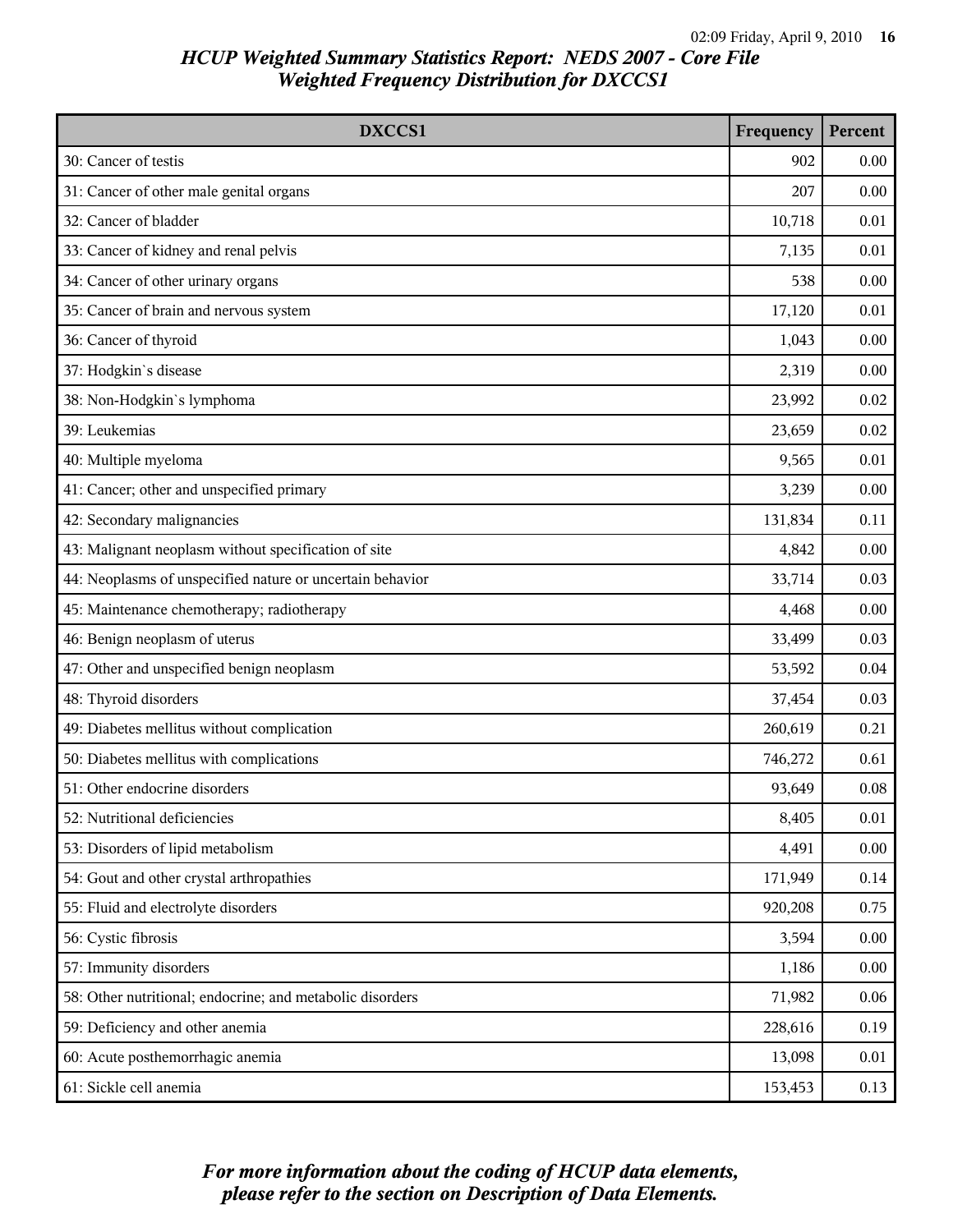| DXCCS1                                                                                                                    | Frequency | Percent |
|---------------------------------------------------------------------------------------------------------------------------|-----------|---------|
| 62: Coagulation and hemorrhagic disorders                                                                                 | 69,708    | 0.06    |
| 63: Diseases of white blood cells                                                                                         | 51,116    | 0.04    |
| 64: Other hematologic conditions                                                                                          | 5,290     | 0.00    |
| 76: Meningitis (except that caused by tuberculosis or sexually transmitted disease)                                       | 46,064    | 0.04    |
| 77: Encephalitis (except that caused by tuberculosis or sexually transmitted disease)                                     | 7,523     | 0.01    |
| 78: Other CNS infection and poliomyelitis                                                                                 | 5,843     | 0.00    |
| 79: Parkinson's disease                                                                                                   | 15,721    | 0.01    |
| 80: Multiple sclerosis                                                                                                    | 27,626    | 0.02    |
| 81: Other hereditary and degenerative nervous system conditions                                                           | 64,372    | 0.05    |
| 82: Paralysis                                                                                                             | 11,480    | 0.01    |
| 83: Epilepsy; convulsions                                                                                                 | 1,011,364 | 0.83    |
| 84: Headache; including migraine                                                                                          | 2,899,228 | 2.37    |
| 85: Coma; stupor; and brain damage                                                                                        | 95,025    | 0.08    |
| 86: Cataract                                                                                                              | 7,817     | 0.01    |
| 87: Retinal detachments; defects; vascular occlusion; and retinopathy                                                     | 16,087    | 0.01    |
| 88: Glaucoma                                                                                                              | 8,426     | 0.01    |
| 89: Blindness and vision defects                                                                                          | 84,231    | 0.07    |
| 90: Inflammation; infection of eye (except that caused by tuberculosis or sexually transmitteddisease)                    | 866,884   | 0.71    |
| 91: Other eye disorders                                                                                                   | 326,584   | 0.27    |
| 92: Otitis media and related conditions                                                                                   | 2,006,284 | 1.64    |
| 93: Conditions associated with dizziness or vertigo                                                                       | 983,524   | 0.80    |
| 94: Other ear and sense organ disorders                                                                                   | 709,461   | 0.58    |
| 95: Other nervous system disorders                                                                                        | 1,075,746 | 0.88    |
| 96: Heart valve disorders                                                                                                 | 28,139    | 0.02    |
| 97: Peri-; endo-; and myocarditis; cardiomyopathy (except that caused by tuberculosis or sexually<br>transmitted disease) | 64,426    | 0.05    |
| 98: Essential hypertension                                                                                                | 595,180   | 0.49    |
| 99: Hypertension with complications and secondary hypertension                                                            | 211,430   | 0.17    |
| 100: Acute myocardial infarction                                                                                          | 531,579   | 0.43    |
| 101: Coronary atherosclerosis and other heart disease                                                                     | 573,770   | 0.47    |
| 102: Nonspecific chest pain                                                                                               | 3,795,046 | 3.10    |
| 103: Pulmonary heart disease                                                                                              | 138,439   | 0.11    |
| 104: Other and ill-defined heart disease                                                                                  | 8,502     | 0.01    |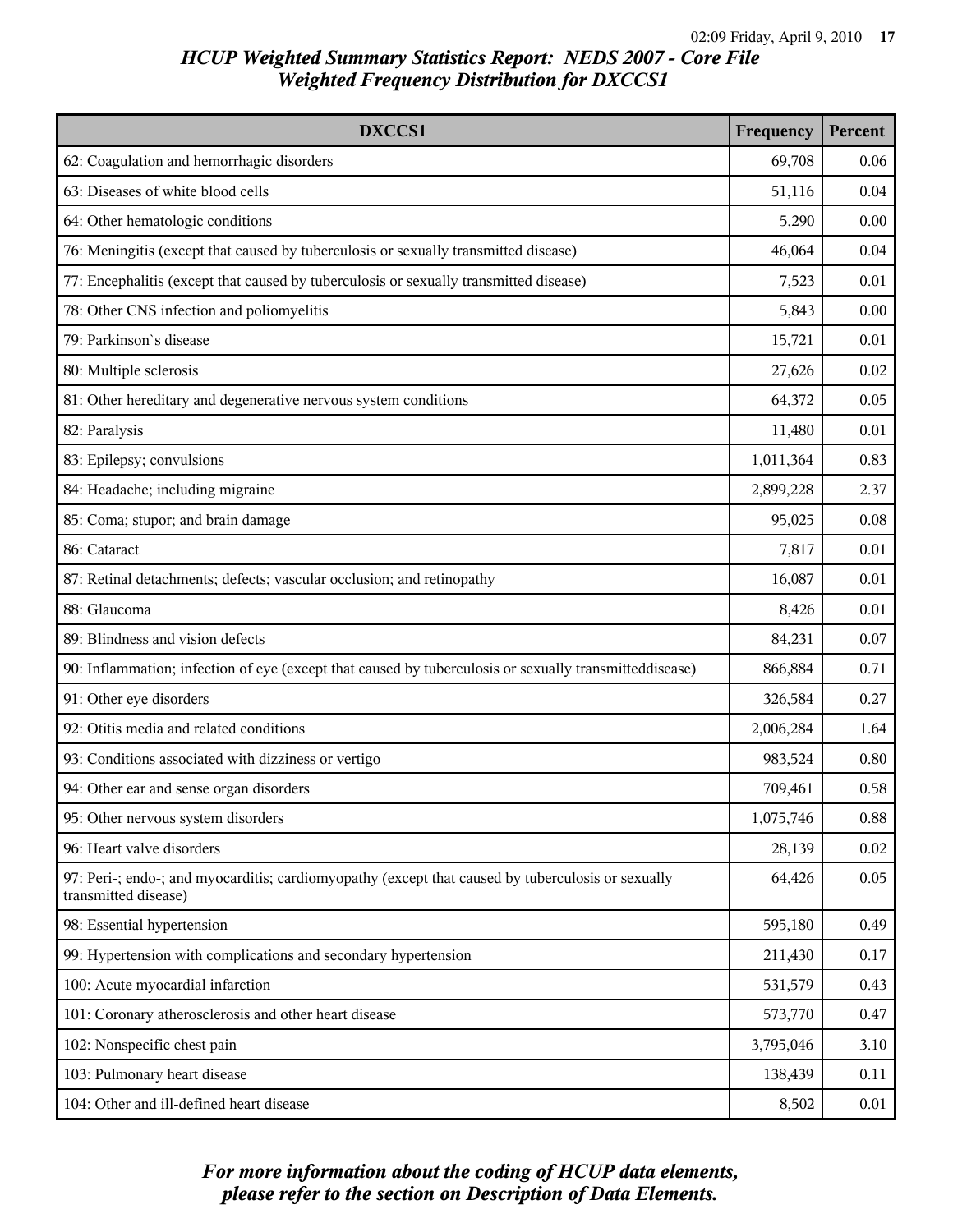| DXCCS1                                                                              | Frequency | Percent |
|-------------------------------------------------------------------------------------|-----------|---------|
| 105: Conduction disorders                                                           | 47,613    | 0.04    |
| 106: Cardiac dysrhythmias                                                           | 1,265,306 | 1.03    |
| 107: Cardiac arrest and ventricular fibrillation                                    | 165,052   | 0.13    |
| 108: Congestive heart failure; nonhypertensive                                      | 979,899   | 0.80    |
| 109: Acute cerebrovascular disease                                                  | 552,677   | 0.45    |
| 110: Occlusion or stenosis of precerebral arteries                                  | 23,162    | 0.02    |
| 111: Other and ill-defined cerebrovascular disease                                  | 20,780    | 0.02    |
| 112: Transient cerebral ischemia                                                    | 278,571   | 0.23    |
| 113: Late effects of cerebrovascular disease                                        | 18,203    | 0.01    |
| 114: Peripheral and visceral atherosclerosis                                        | 85,888    | 0.07    |
| 115: Aortic; peripheral; and visceral artery aneurysms                              | 38,132    | 0.03    |
| 116: Aortic and peripheral arterial embolism or thrombosis                          | 20,352    | 0.02    |
| 117: Other circulatory disease                                                      | 229,814   | 0.19    |
| 118: Phlebitis; thrombophlebitis and thromboembolism                                | 212,705   | 0.17    |
| 119: Varicose veins of lower extremity                                              | 32,453    | 0.03    |
| 120: Hemorrhoids                                                                    | 172,585   | 0.14    |
| 121: Other diseases of veins and lymphatics                                         | 50,786    | 0.04    |
| 122: Pneumonia (except that caused by tuberculosis or sexually transmitted disease) | 1,733,811 | 1.42    |
| 123: Influenza                                                                      | 163,399   | 0.13    |
| 124: Acute and chronic tonsillitis                                                  | 373,029   | 0.30    |
| 125: Acute bronchitis                                                               | 1,430,039 | 1.17    |
| 126: Other upper respiratory infections                                             | 5,518,650 | 4.51    |
| 127: Chronic obstructive pulmonary disease and bronchiectasis                       | 1,672,876 | 1.37    |
| 128: Asthma                                                                         | 1,813,469 | 1.48    |
| 129: Aspiration pneumonitis; food/vomitus                                           | 165,090   | 0.13    |
| 130: Pleurisy; pneumothorax; pulmonary collapse                                     | 208,347   | 0.17    |
| 131: Respiratory failure; insufficiency; arrest (adult)                             | 349,144   | 0.29    |
| 132: Lung disease due to external agents                                            | 13,755    | 0.01    |
| 133: Other lower respiratory disease                                                | 1,904,188 | 1.56    |
| 134: Other upper respiratory disease                                                | 804,962   | 0.66    |
| 135: Intestinal infection                                                           | 446,707   | 0.37    |
| 136: Disorders of teeth and jaw                                                     | 1,810,538 | 1.48    |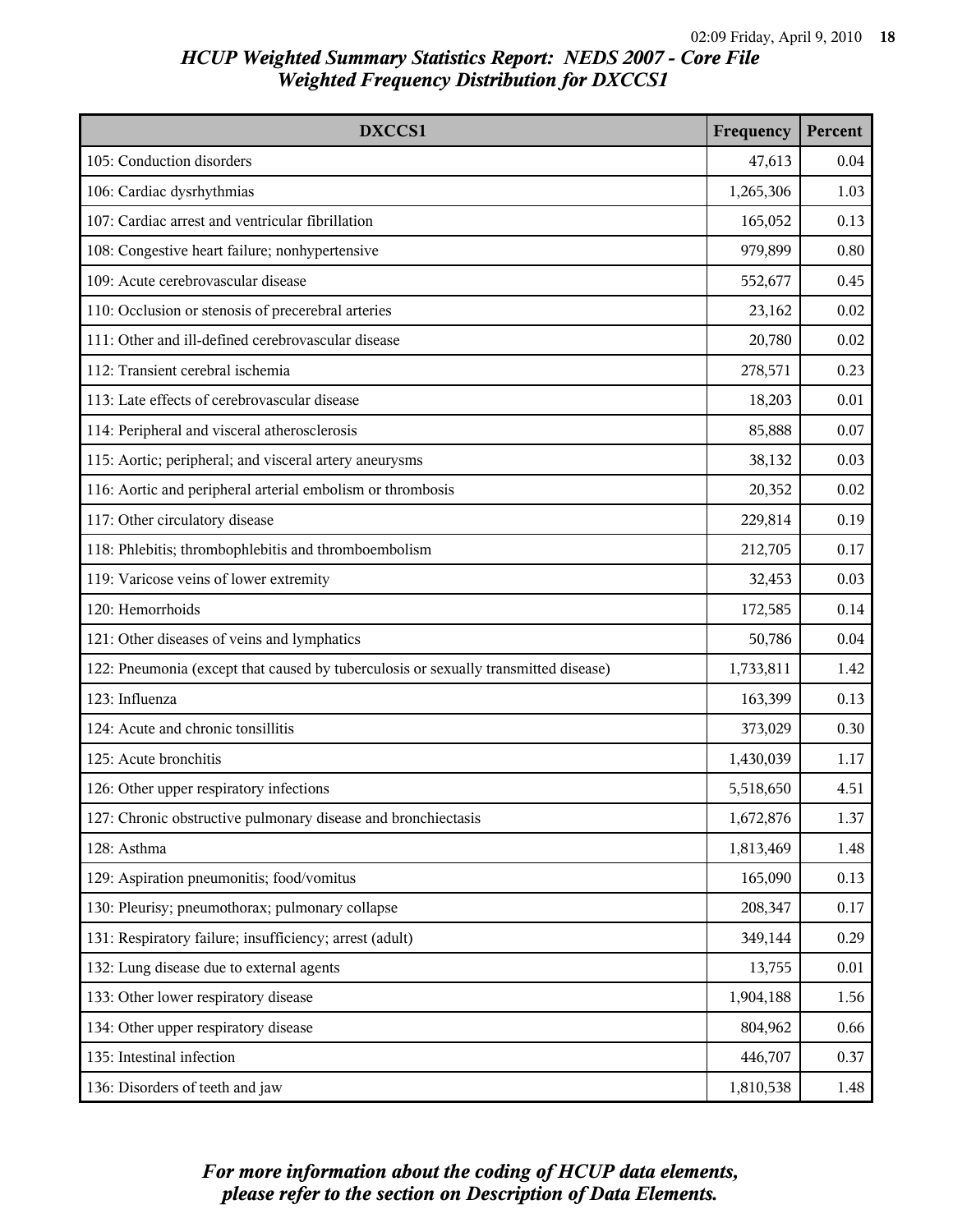| DXCCS1                                                 | Frequency | Percent |
|--------------------------------------------------------|-----------|---------|
| 137: Diseases of mouth; excluding dental               | 209,551   | 0.17    |
| 138: Esophageal disorders                              | 420,857   | 0.34    |
| 139: Gastroduodenal ulcer (except hemorrhage)          | 64,274    | 0.05    |
| 140: Gastritis and duodenitis                          | 596,461   | 0.49    |
| 141: Other disorders of stomach and duodenum           | 125,464   | 0.10    |
| 142: Appendicitis and other appendiceal conditions     | 361,034   | 0.30    |
| 143: Abdominal hernia                                  | 236,437   | 0.19    |
| 144: Regional enteritis and ulcerative colitis         | 98,008    | 0.08    |
| 145: Intestinal obstruction without hernia             | 341,242   | 0.28    |
| 146: Diverticulosis and diverticulitis                 | 378,394   | 0.31    |
| 147: Anal and rectal conditions                        | 150,961   | 0.12    |
| 148: Peritonitis and intestinal abscess                | 23,116    | 0.02    |
| 149: Biliary tract disease                             | 582,569   | 0.48    |
| 151: Other liver diseases                              | 145,028   | 0.12    |
| 152: Pancreatic disorders (not diabetes)               | 338,011   | 0.28    |
| 153: Gastrointestinal hemorrhage                       | 576,179   | 0.47    |
| 154: Noninfectious gastroenteritis                     | 1,552,999 | 1.27    |
| 155: Other gastrointestinal disorders                  | 1,256,454 | 1.03    |
| 156: Nephritis; nephrosis; renal sclerosis             | 8,071     | 0.01    |
| 157: Acute and unspecified renal failure               | 343,599   | 0.28    |
| 158: Chronic renal failure                             | 40,654    | 0.03    |
| 159: Urinary tract infections                          | 2,774,585 | 2.27    |
| 160: Calculus of urinary tract                         | 1,139,527 | 0.93    |
| 161: Other diseases of kidney and ureters              | 56,987    | 0.05    |
| 162: Other diseases of bladder and urethra             | 29,327    | 0.02    |
| 163: Genitourinary symptoms and ill-defined conditions | 658,558   | 0.54    |
| 164: Hyperplasia of prostate                           | 32,891    | 0.03    |
| 165: Inflammatory conditions of male genital organs    | 197,797   | 0.16    |
| 166: Other male genital disorders                      | 157,904   | 0.13    |
| 167: Nonmalignant breast conditions                    | 130,967   | 0.11    |
| 168: Inflammatory diseases of female pelvic organs     | 402,210   | 0.33    |
| 169: Endometriosis                                     | 16,116    | 0.01    |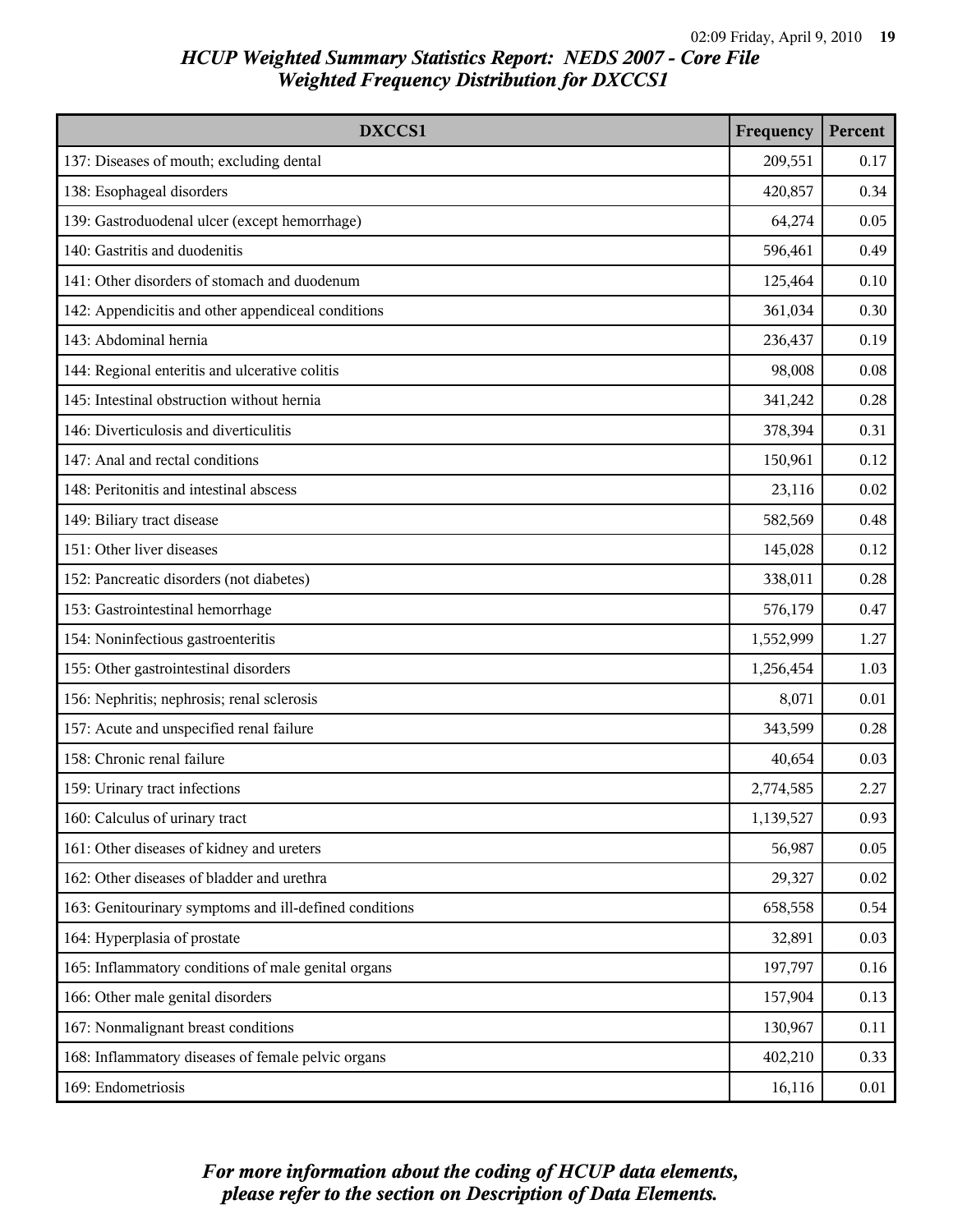| DXCCS1                                                                                                             | Frequency | Percent |
|--------------------------------------------------------------------------------------------------------------------|-----------|---------|
| 170: Prolapse of female genital organs                                                                             | 10,358    | 0.01    |
| 171: Menstrual disorders                                                                                           | 342,012   | 0.28    |
| 172: Ovarian cyst                                                                                                  | 227,740   | 0.19    |
| 173: Menopausal disorders                                                                                          | 11,600    | 0.01    |
| 174: Female infertility                                                                                            | 815       | 0.00    |
| 175: Other female genital disorders                                                                                | 549,208   | 0.45    |
| 176: Contraceptive and procreative management                                                                      | 8,183     | 0.01    |
| 177: Spontaneous abortion                                                                                          | 179,298   | 0.15    |
| 178: Induced abortion                                                                                              | 39,961    | 0.03    |
| 179: Postabortion complications                                                                                    | 9,144     | 0.01    |
| 180: Ectopic pregnancy                                                                                             | 46,762    | 0.04    |
| 181: Other complications of pregnancy                                                                              | 1,545,857 | 1.26    |
| 182: Hemorrhage during pregnancy; abruptio placenta; placenta previa                                               | 577,588   | 0.47    |
| 183: Hypertension complicating pregnancy; childbirth and the puerperium                                            | 37,529    | 0.03    |
| 184: Early or threatened labor                                                                                     | 115,926   | 0.09    |
| 185: Prolonged pregnancy                                                                                           | 17,300    | 0.01    |
| 186: Diabetes or abnormal glucose tolerance complicating pregnancy; childbirth; or the puerperium                  | 14,943    | 0.01    |
| 187: Malposition; malpresentation                                                                                  | 9,078     | 0.01    |
| 188: Fetopelvic disproportion; obstruction                                                                         | 5,185     | 0.00    |
| 189: Previous C-section                                                                                            | 18,908    | 0.02    |
| 190: Fetal distress and abnormal forces of labor                                                                   | 24,213    | 0.02    |
| 191: Polyhydramnios and other problems of amniotic cavity                                                          | 23,574    | 0.02    |
| 192: Umbilical cord complication                                                                                   | 12,019    | 0.01    |
| 193: OB-related trauma to perineum and vulva                                                                       | 47,723    | 0.04    |
| 194: Forceps delivery                                                                                              | 1,564     | 0.00    |
| 195: Other complications of birth; puerperium affecting management of mother                                       | 211,079   | 0.17    |
| 196: Normal pregnancy and/or delivery                                                                              | 84,413    | 0.07    |
| 197: Skin and subcutaneous tissue infections                                                                       | 3,169,930 | 2.59    |
| 198: Other inflammatory condition of skin                                                                          | 147,695   | 0.12    |
| 199: Chronic ulcer of skin                                                                                         | 86,068    | 0.07    |
| 200: Other skin disorders                                                                                          | 815,442   | 0.67    |
| 201: Infective arthritis and osteomyelitis (except that caused by tuberculosis or sexually transmitted<br>disease) | 55,032    | 0.04    |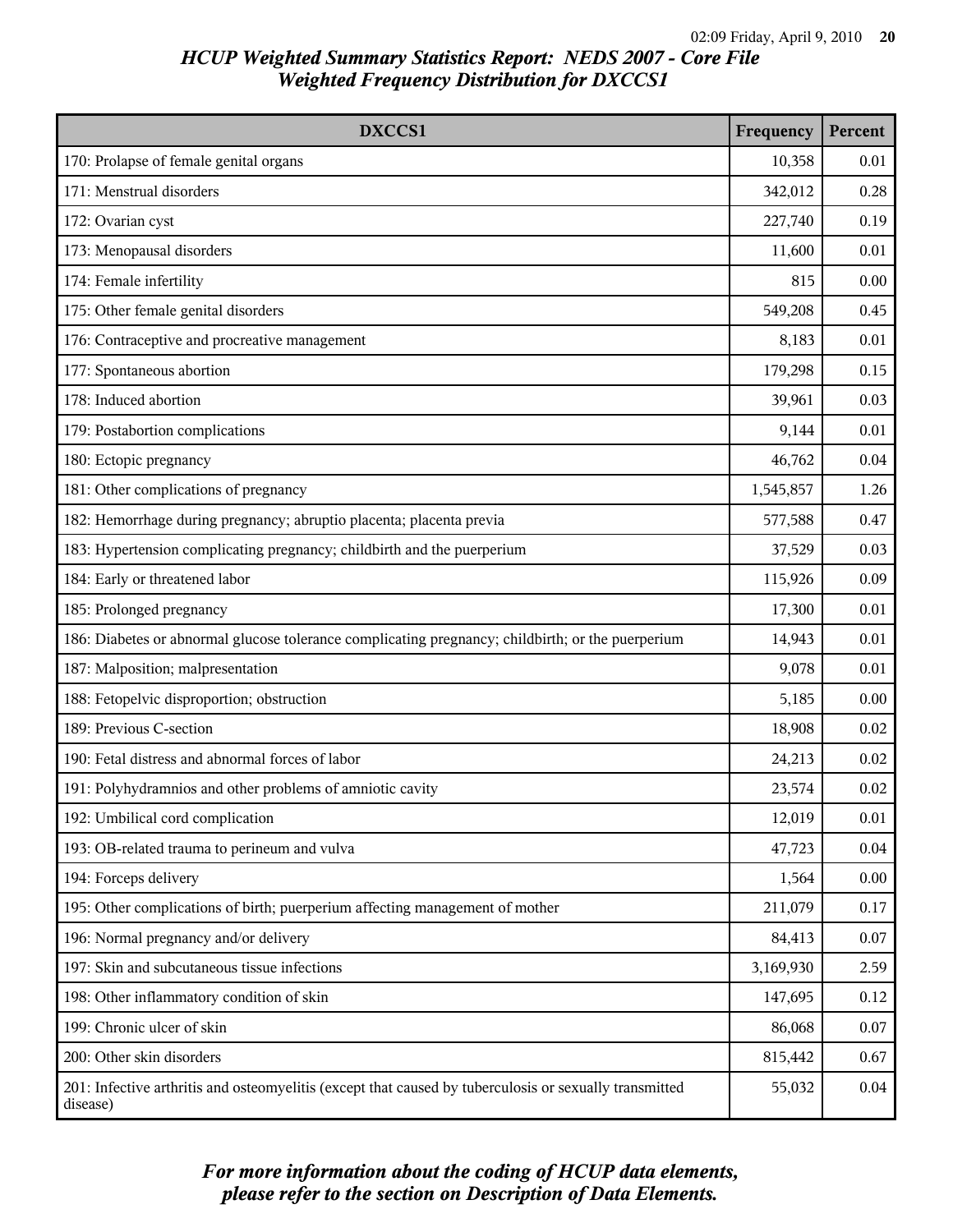| DXCCS1                                                               | Frequency | Percent |
|----------------------------------------------------------------------|-----------|---------|
| 202: Rheumatoid arthritis and related disease                        | 30,121    | 0.02    |
| 203: Osteoarthritis                                                  | 118,585   | 0.10    |
| 204: Other non-traumatic joint disorders                             | 1,489,378 | 1.22    |
| 205: Spondylosis; intervertebral disc disorders; other back problems | 3,280,997 | 2.68    |
| 206: Osteoporosis                                                    | 1,853     | 0.00    |
| 207: Pathological fracture                                           | 57,429    | 0.05    |
| 208: Acquired foot deformities                                       | 6,544     | 0.01    |
| 209: Other acquired deformities                                      | 13,288    | 0.01    |
| 210: Systemic lupus erythematosus and connective tissue disorders    | 24,405    | 0.02    |
| 211: Other connective tissue disease                                 | 1,971,189 | 1.61    |
| 212: Other bone disease and musculoskeletal deformities              | 195,205   | 0.16    |
| 213: Cardiac and circulatory congenital anomalies                    | 7,502     | 0.01    |
| 214: Digestive congenital anomalies                                  | 15,929    | 0.01    |
| 215: Genitourinary congenital anomalies                              | 8,991     | 0.01    |
| 216: Nervous system congenital anomalies                             | 2,242     | 0.00    |
| 217: Other congenital anomalies                                      | 18,091    | 0.01    |
| 218: Liveborn                                                        | 13,981    | 0.01    |
| 219: Short gestation; low birth weight; and fetal growth retardation | 534       | 0.00    |
| 220: Intrauterine hypoxia and birth asphyxia                         | 353       | 0.00    |
| 221: Respiratory distress syndrome                                   | 454       | 0.00    |
| 222: Hemolytic jaundice and perinatal jaundice                       | 29,999    | 0.02    |
| 223: Birth trauma                                                    | 1,246     | 0.00    |
| 224: Other perinatal conditions                                      | 169,539   | 0.14    |
| 225: Joint disorders and dislocations; trauma-related                | 533,234   | 0.44    |
| 226: Fracture of neck of femur (hip)                                 | 313,507   | 0.26    |
| 227: Spinal cord injury                                              | 15,757    | 0.01    |
| 228: Skull and face fractures                                        | 301,893   | 0.25    |
| 229: Fracture of upper limb                                          | 1,980,850 | 1.62    |
| 230: Fracture of lower limb                                          | 1,112,611 | 0.91    |
| 231: Other fractures                                                 | 511,694   | 0.42    |
| 232: Sprains and strains                                             | 6,279,820 | 5.13    |
| 233: Intracranial injury                                             | 595,990   | 0.49    |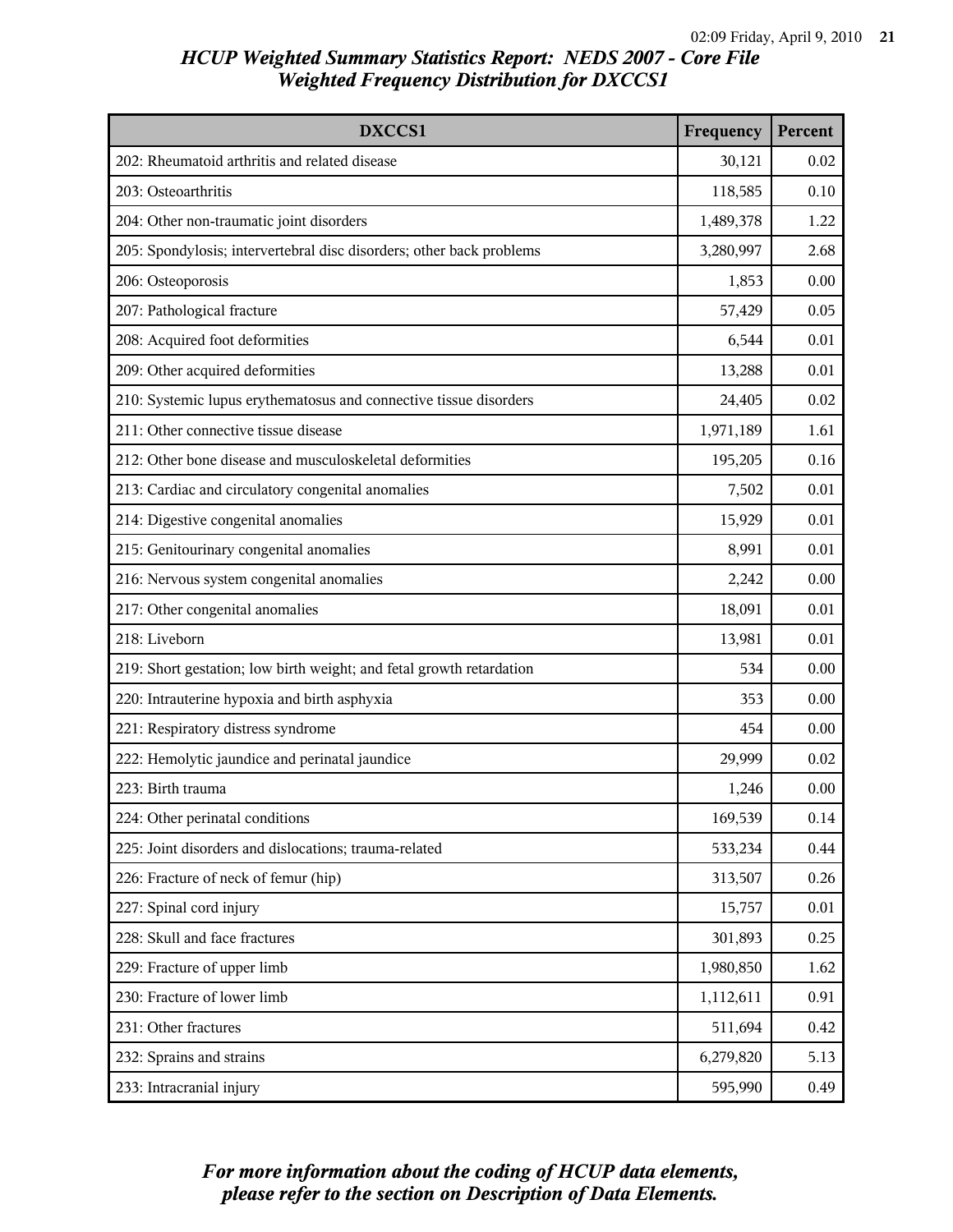| DXCCS1                                                                                     | Frequency | Percent |
|--------------------------------------------------------------------------------------------|-----------|---------|
| 234: Crushing injury or internal injury                                                    | 227,076   | 0.19    |
| 235: Open wounds of head; neck; and trunk                                                  | 2,714,747 | 2.22    |
| 236: Open wounds of extremities                                                            | 3,577,181 | 2.92    |
| 237: Complication of device; implant or graft                                              | 467,108   | 0.38    |
| 238: Complications of surgical procedures or medical care                                  | 636,974   | 0.52    |
| 239: Superficial injury; contusion                                                         | 6,155,725 | 5.03    |
| 240: Burns                                                                                 | 428,428   | 0.35    |
| 241: Poisoning by psychotropic agents                                                      | 169,309   | 0.14    |
| 242: Poisoning by other medications and drugs                                              | 403,557   | 0.33    |
| 243: Poisoning by nonmedicinal substances                                                  | 340,497   | 0.28    |
| 244: Other injuries and conditions due to external causes                                  | 2,678,453 | 2.19    |
| 245: Syncope                                                                               | 1,033,819 | 0.85    |
| 246: Fever of unknown origin                                                               | 1,456,613 | 1.19    |
| 247: Lymphadenitis                                                                         | 146,100   | 0.12    |
| 248: Gangrene                                                                              | 14,232    | 0.01    |
| 249: Shock                                                                                 | 3,514     | 0.00    |
| 250: Nausea and vomiting                                                                   | 1,555,611 | 1.27    |
| 251: Abdominal pain                                                                        | 4,673,771 | 3.82    |
| 252: Malaise and fatigue                                                                   | 392,777   | 0.32    |
| 253: Allergic reactions                                                                    | 1,562,321 | 1.28    |
| 254: Rehabilitation care; fitting of prostheses; and adjustment of devices                 | 11,803    | 0.01    |
| 255: Administrative/social admission                                                       | 357,249   | 0.29    |
| 256: Medical examination/evaluation                                                        | 225,596   | 0.18    |
| 257: Other aftercare                                                                       | 1,137,176 | 0.93    |
| 258: Other screening for suspected conditions (not mental disorders or infectious disease) | 255,258   | 0.21    |
| 259: Residual codes; unclassified                                                          | 943,811   | 0.77    |
| 650: Adjustment disorders                                                                  | 107,288   | 0.09    |
| 651: Anxiety disorders                                                                     | 772,103   | 0.63    |
| 652: Attention-deficit, conduct, and disruptive behavior disorders                         | 83,815    | 0.07    |
| 653: Delirium, dementia, and amnestic and other cognitive disorders                        | 180,499   | 0.15    |
| 654: Developmental disorders                                                               | 28,277    | 0.02    |
| 655: Disorders usually diagnosed in infancy, childhood, or adolescence                     | 10,555    | 0.01    |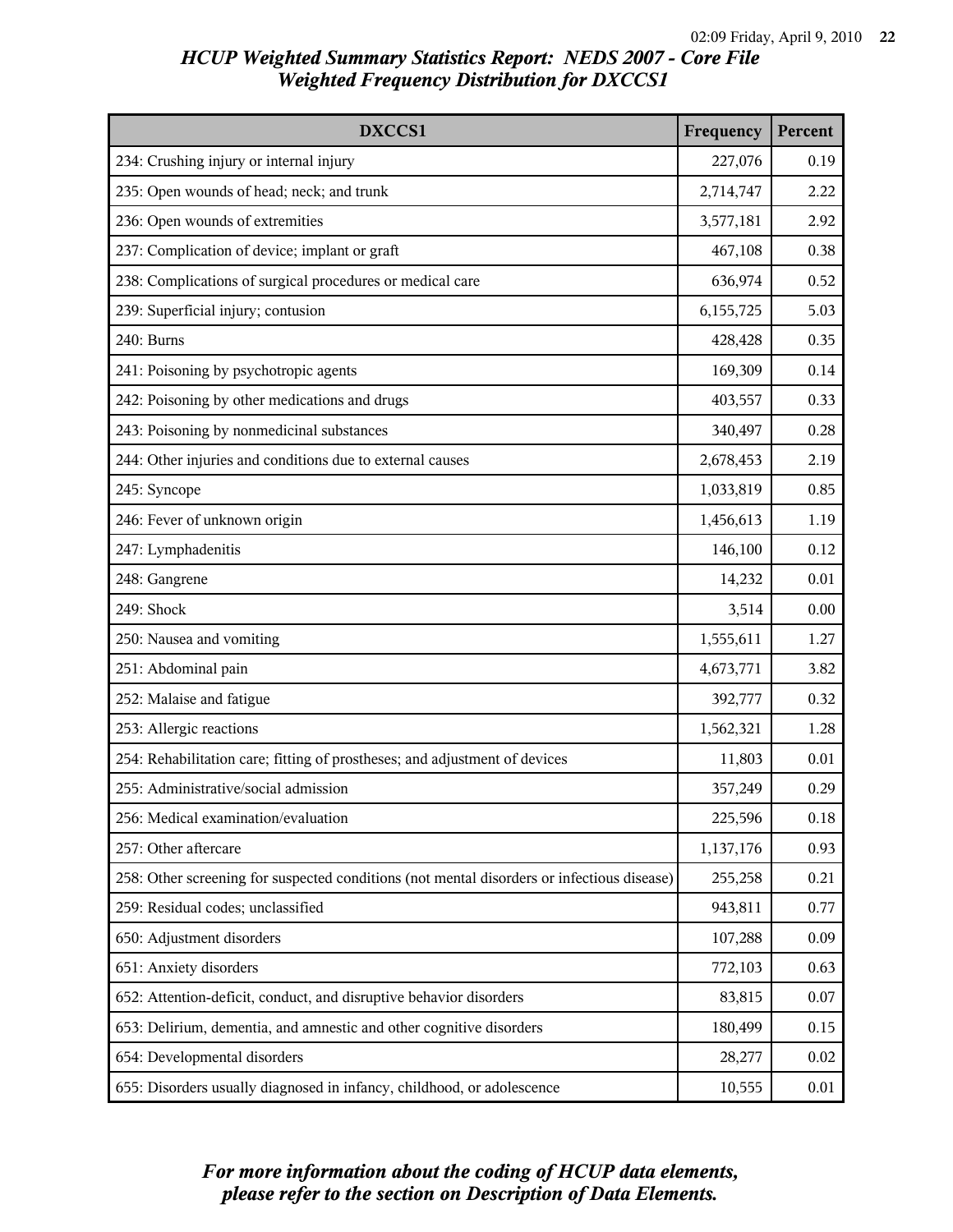| DXCCS1                                                                | Frequency | Percent |
|-----------------------------------------------------------------------|-----------|---------|
| 656: Impulse control disorders, NEC                                   | 14,470    | 0.01    |
| 657: Mood disorders                                                   | 1,125,853 | 0.92    |
| 658: Personality disorders                                            | 14,633    | 0.01    |
| 659: Schizophrenia and other psychotic disorders                      | 498,418   | 0.41    |
| 660: Alcohol-related disorders                                        | 918,794   | 0.75    |
| 661: Substance-related disorders                                      | 478,818   | 0.39    |
| 662: Suicide and intentional self-inflicted injury                    | 38,974    | 0.03    |
| 663: Screening and history of mental health and substance abuse codes | 121,235   | 0.10    |
| 670: Miscellaneous disorders                                          | 148,860   | 0.12    |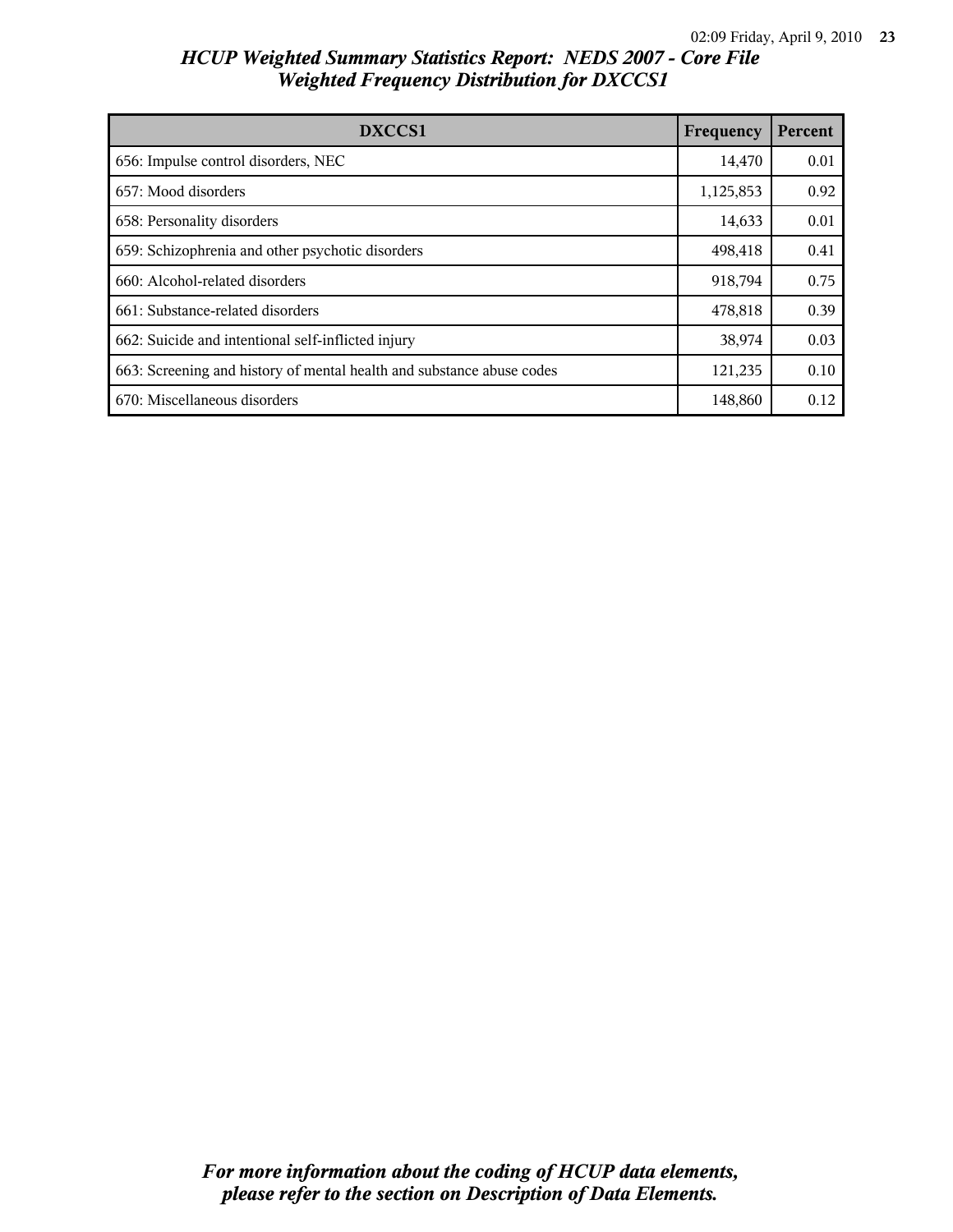| <b>ECODE1</b>     | Frequency  | Percent |
|-------------------|------------|---------|
| <b>Blank</b>      | 90,377,409 | 73.88   |
| Valid DX          | 31,952,927 | 26.12   |
| Invalid DX (invl) | 1,403      | 0.00    |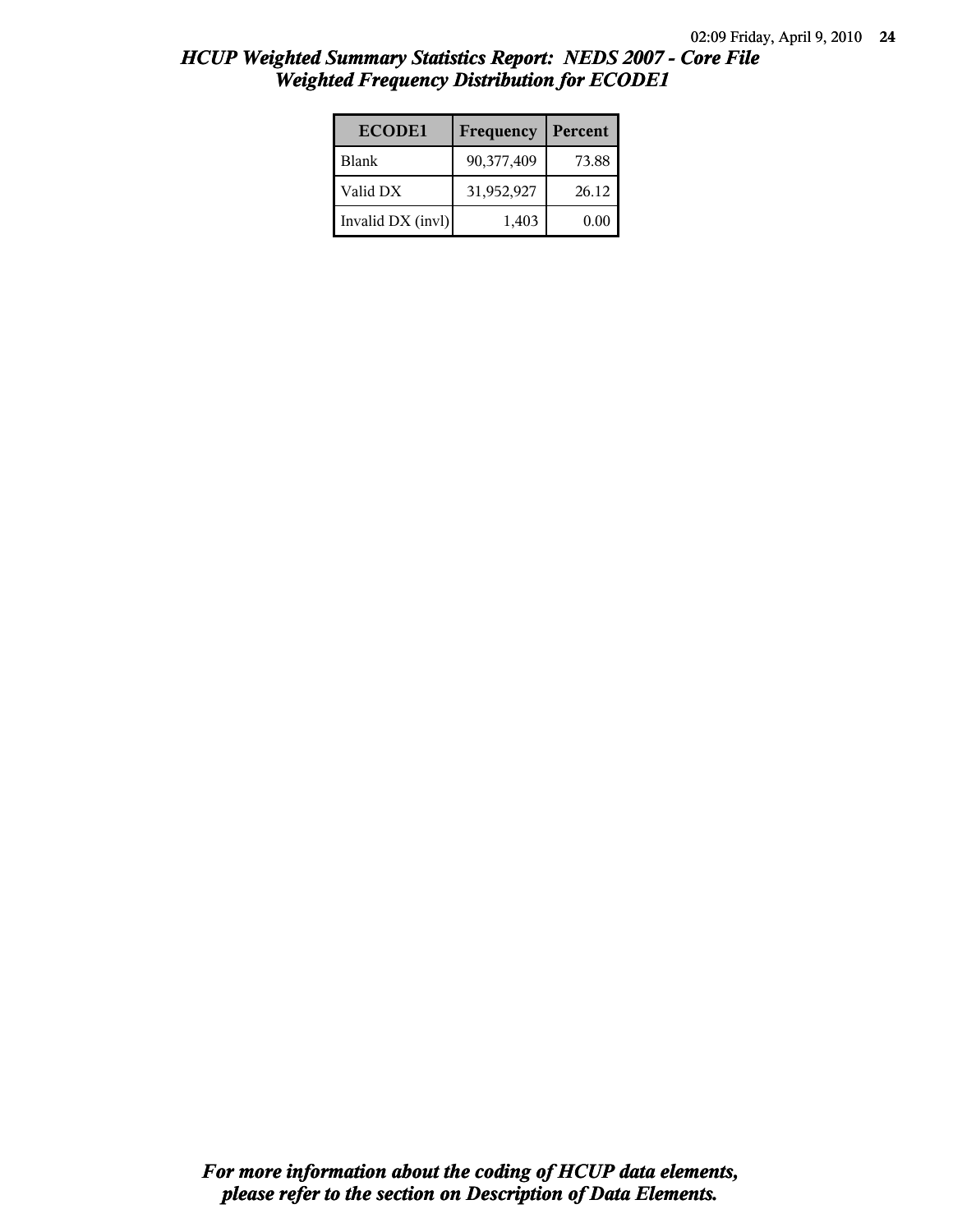| <b>EDEVENT</b>                                                                           | Frequency  | Percent |
|------------------------------------------------------------------------------------------|------------|---------|
| 1: ED visit in which the patient is treated and released                                 | 99,549,128 | 81.38   |
| 2: ED visit in which the patient is admitted to this same hospital                       | 19,024,006 | 15.55   |
| 3: ED visit in which the patient is transferred to another short-term hospital           | 1,383,929  | 1.13    |
| 9: ED visit in which the patient died in the ED                                          | 190,306    | 0.16    |
| 98: ED visit in which patient is not admitted to this same hospital, destination unknown | 2,174,088  | 1.78    |
| 99: ED visit in which the patient is discharged alive, destination unknown               | 10,283     | 0.01    |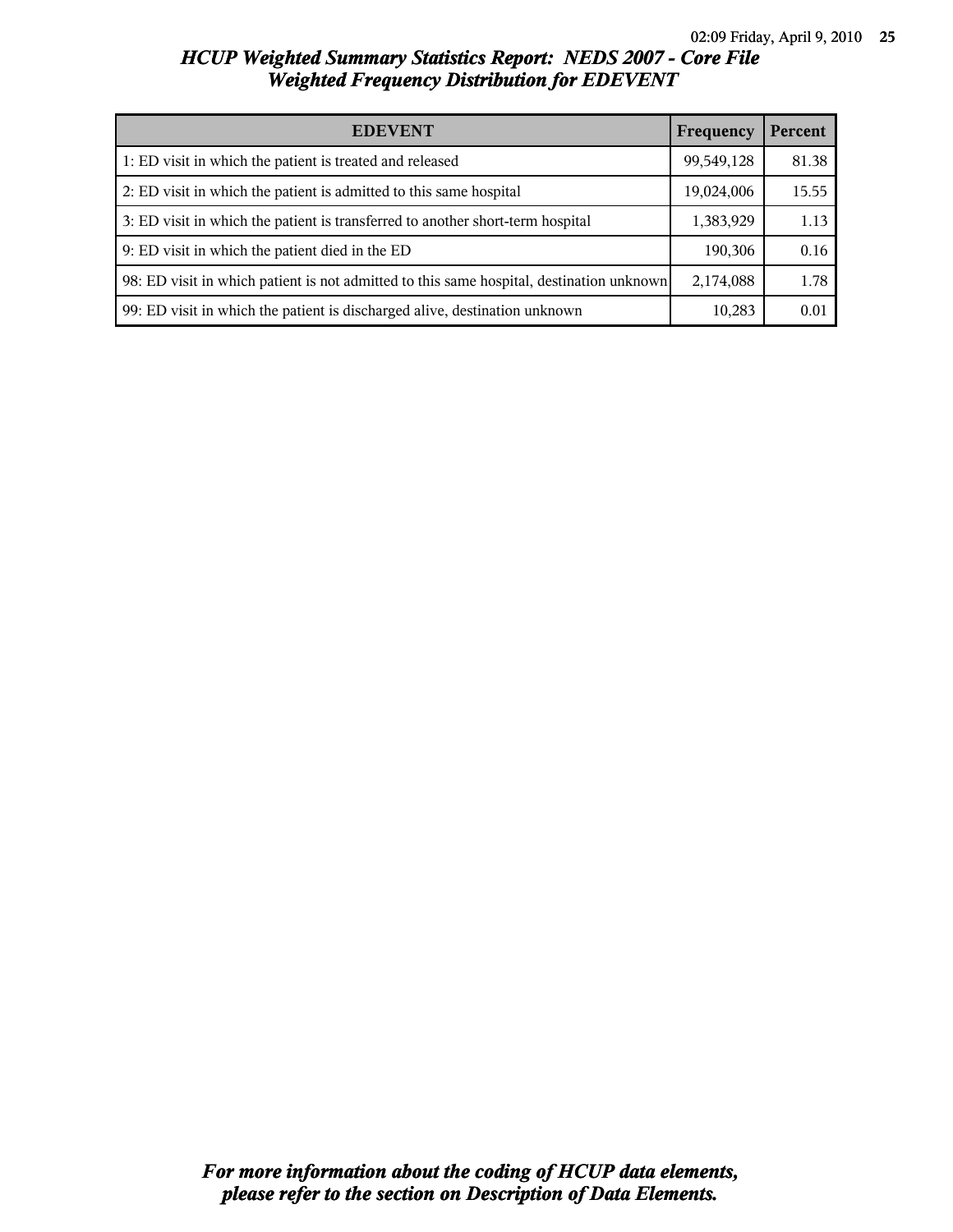| E CCS1                                             | Frequency  | Percent |
|----------------------------------------------------|------------|---------|
| $\therefore$ Missing                               | 90,377,409 | 73.88   |
| A: Invalid diagnosis                               | 1,403      | 0.00    |
| 662: Suicide and intentional self-inflicted injury | 421,987    | 0.34    |
| 2601: E Codes: Cut/pierceb                         | 2,392,377  | 1.96    |
| 2602: E Codes: Drowning/submersion                 | 16,536     | 0.01    |
| 2603: E Codes: Fall                                | 8,375,241  | 6.85    |
| 2604: E Codes: Fire/burn                           | 422,787    | 0.35    |
| 2605: E Codes: Firearm                             | 76,914     | 0.06    |
| 2606: E Codes: Machinery                           | 159,244    | 0.13    |
| 2607: E Codes: Motor vehicle traffic (MVT)         | 3,364,938  | 2.75    |
| 2608: E Codes: Pedal cyclist; not MVT              | 350,502    | 0.29    |
| 2609: E Codes: Pedestrian; not MVT                 | 24,701     | 0.02    |
| 2610: E Codes: Transport; not MVT                  | 400,570    | 0.33    |
| 2611: E Codes: Natural/environment                 | 1,256,635  | 1.03    |
| 2612: E Codes: Overexertion                        | 2,753,112  | 2.25    |
| 2613: E Codes: Poisoning                           | 567,220    | 0.46    |
| 2614: E Codes: Struck by; against                  | 4,293,976  | 3.51    |
| 2615: E Codes: Suffocation                         | 47,099     | 0.04    |
| 2616: E Codes: Adverse effects of medical care     | 880,625    | 0.72    |
| 2617: E Codes: Adverse effects of medical drugs    | 1,561,007  | 1.28    |
| 2618: E Codes: Other specified and classifiable    | 1,442,128  | 1.18    |
| 2619: E Codes: Other specified; NEC                | 675,408    | 0.55    |
| 2620: E Codes: Unspecified                         | 2,017,293  | 1.65    |
| 2621: E Codes: Place of occurrence                 | 452,628    | 0.37    |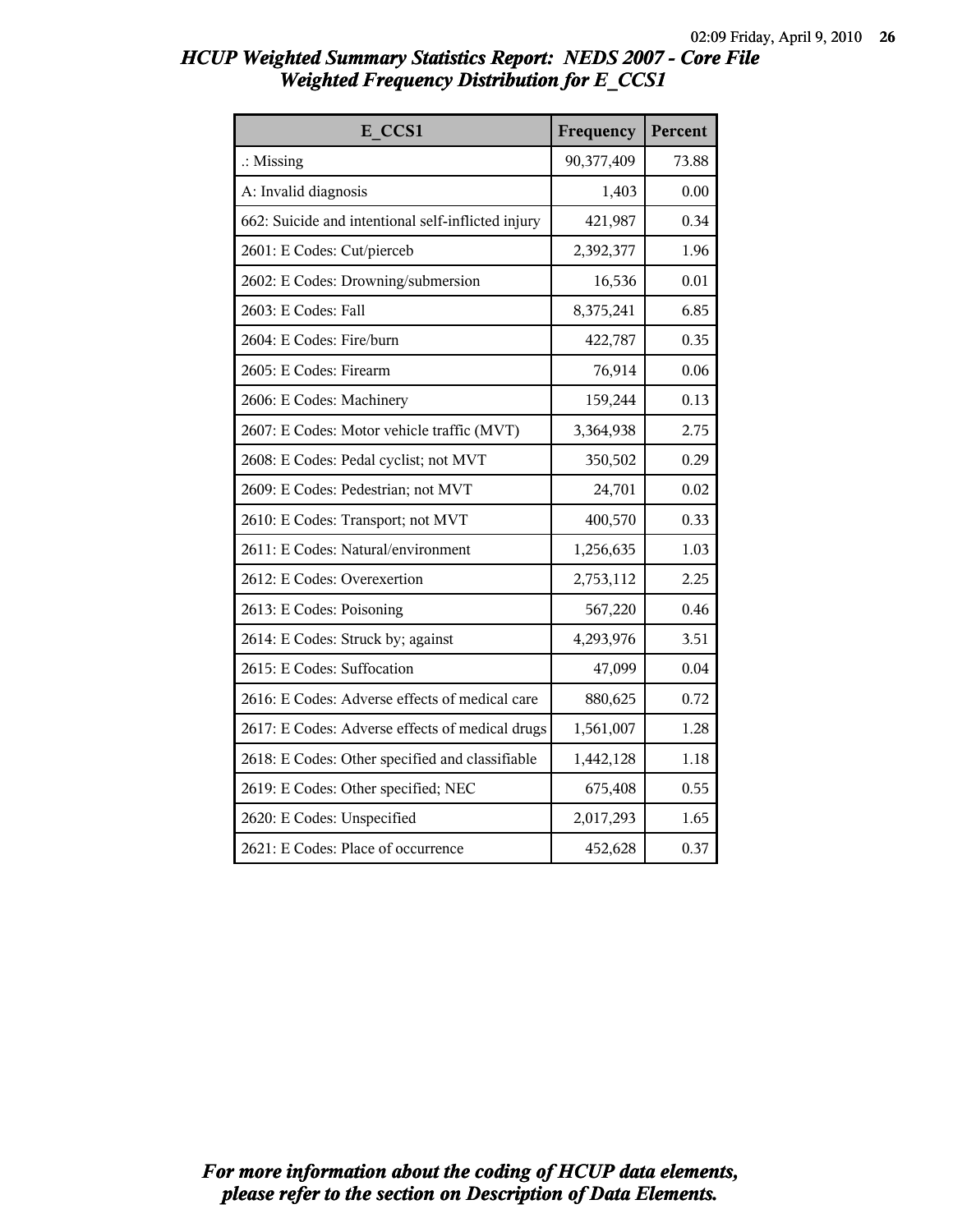| <b>FEMALE</b>        | Frequency  | Percent |
|----------------------|------------|---------|
| $\therefore$ Missing | 8,201      | 0.01    |
| .A: Invalid          | 574        | 0.00    |
| .C: Inconsistent     | 24,023     | 0.02    |
| $0:$ Male            | 55,567,781 | 45.42   |
| 1: Female            | 66,731,160 | 54.55   |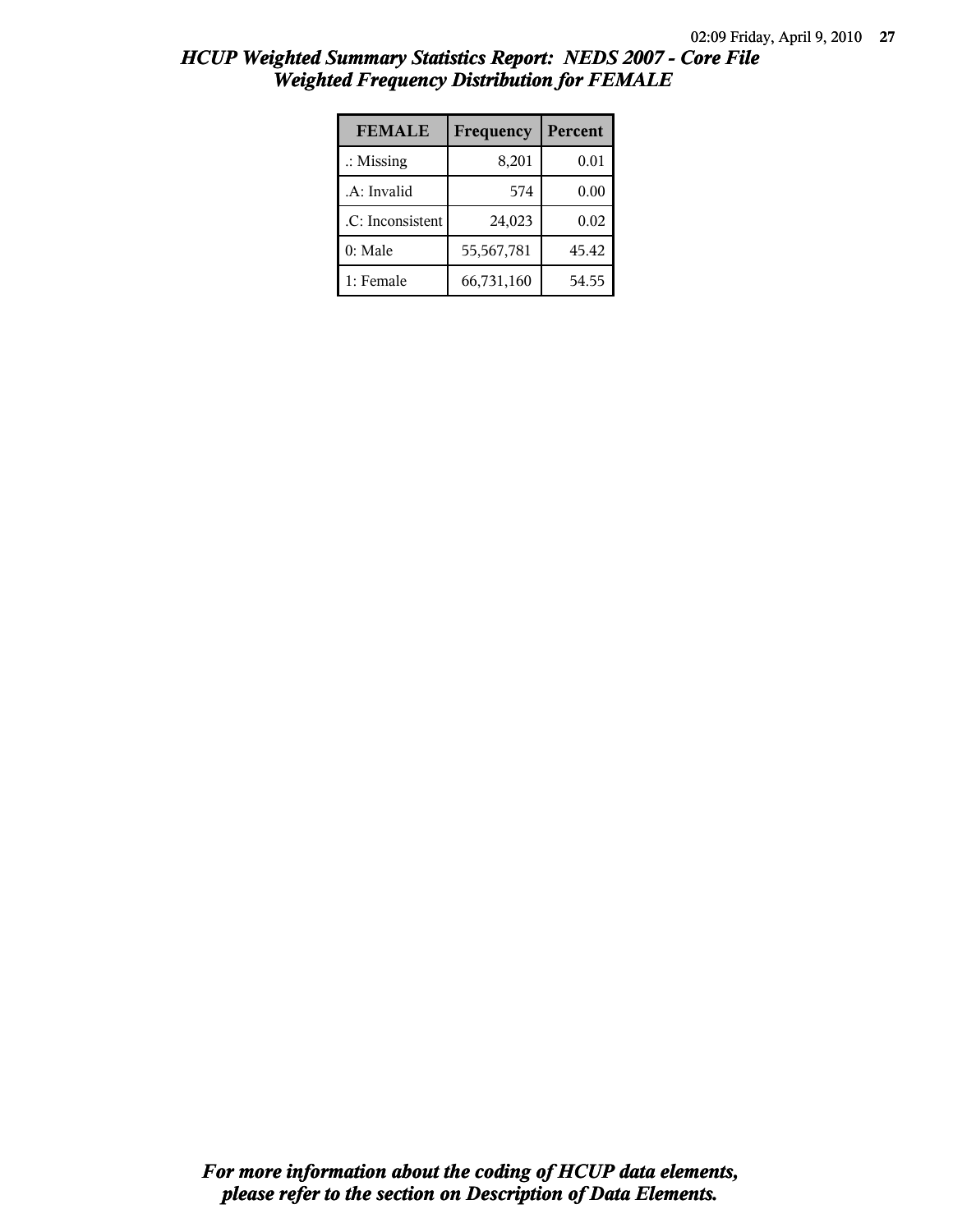| <b>HCUPFILE</b> | <b>Frequency</b> | Percent |
|-----------------|------------------|---------|
| <b>SEDD</b>     | 103, 307, 733    | 84.45   |
| SID             | 19,024,006       | 15.55   |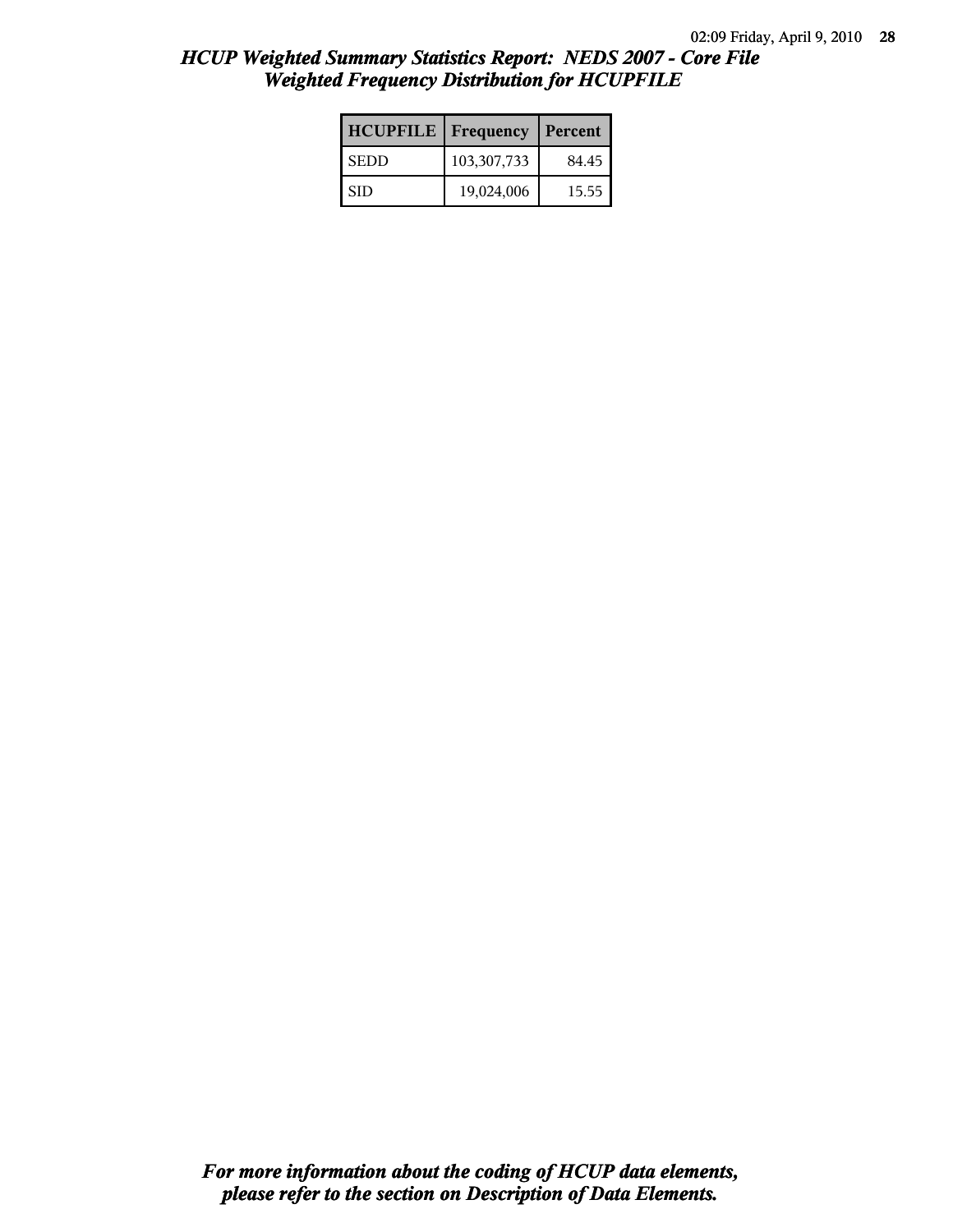| <b>HOSP REGION</b> | Frequency  | Percent |
|--------------------|------------|---------|
| 1: Northeast       | 23,988,430 | 19.61   |
| 2: Midwest         | 28,708,265 | 23.47   |
| 3: South           | 48,039,208 | 39.27   |
| 4: West            | 21,595,836 | 17.65   |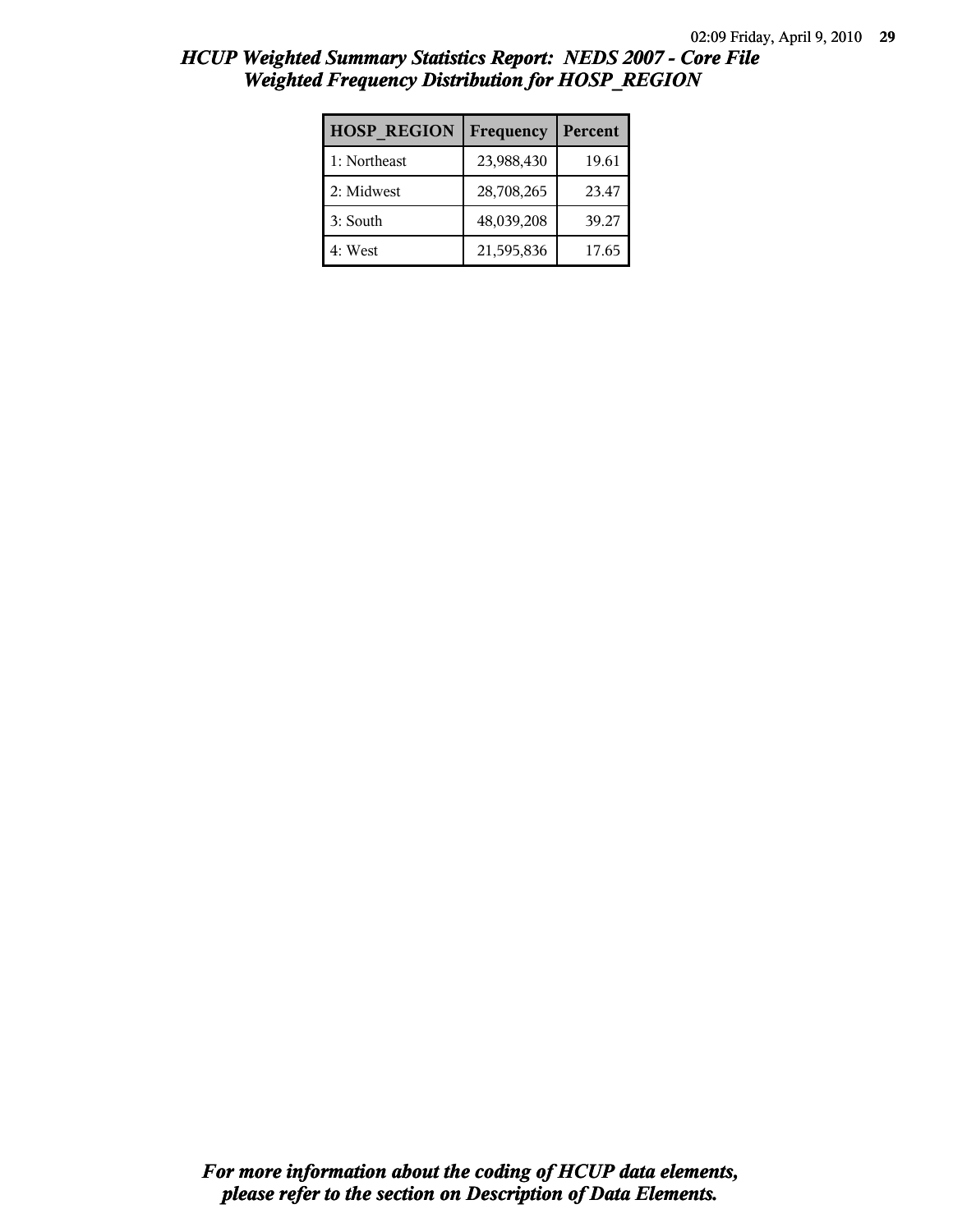| <b>INTENT SELF HARM   Frequency</b> |             | <b>Percent</b> |
|-------------------------------------|-------------|----------------|
| l 0: No                             | 121,424,682 | 99.26          |
| l 1: Yes                            | 907,057     | 0.74           |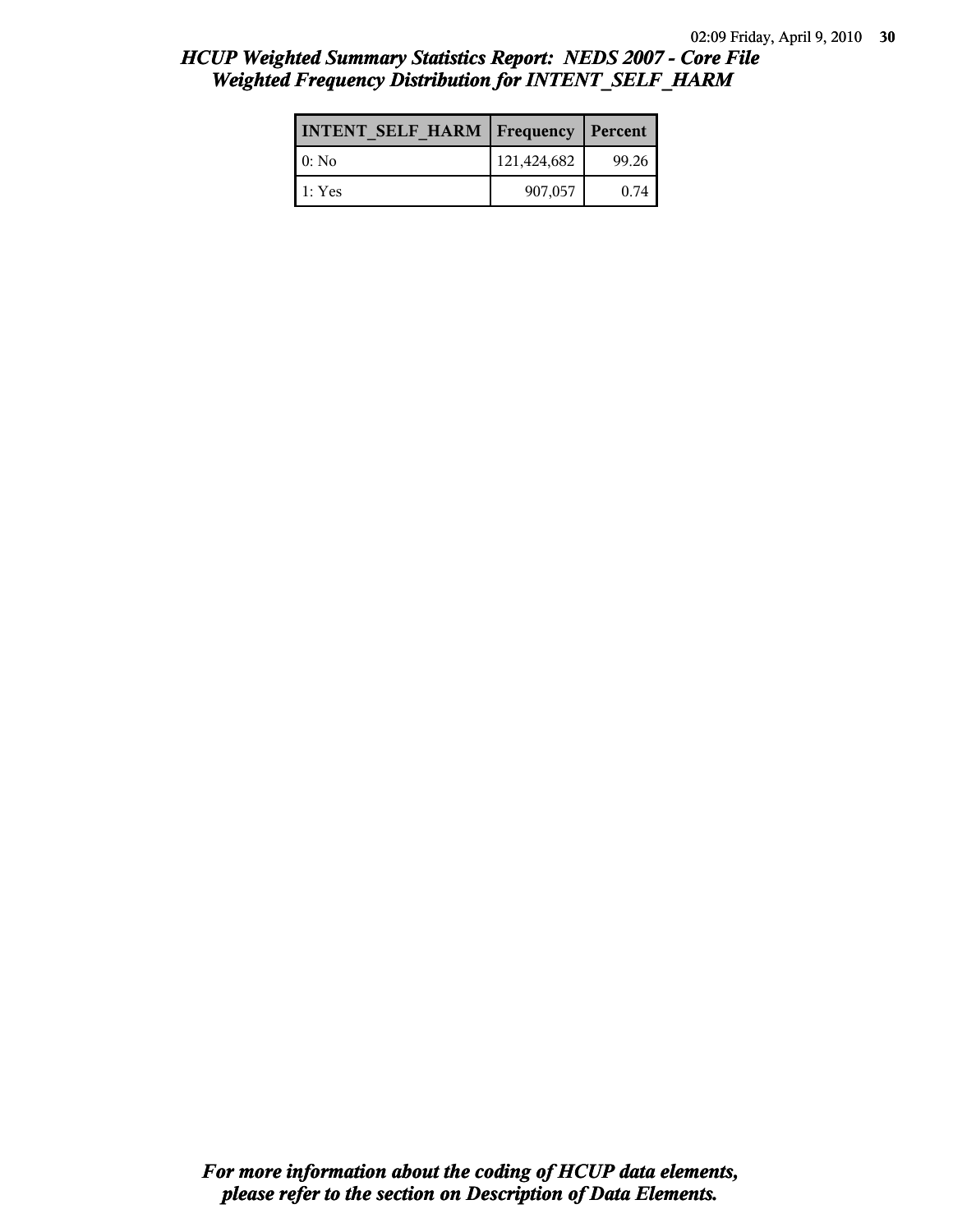| <b>NDX</b>    | Frequency  | Percent |
|---------------|------------|---------|
| $\theta$      | 29,761     | 0.02    |
| 1             | 43,633,527 | 35.67   |
| 2             | 28,540,637 | 23.33   |
| 3             | 15,685,842 | 12.82   |
| 4             | 9,166,282  | 7.49    |
| 5             | 5,814,369  | 4.75    |
| 6             | 4,031,475  | 3.30    |
| 7             | 2,901,931  | 2.37    |
| 8             | 2,359,559  | 1.93    |
| 9             | 3,470,231  | 2.84    |
| 10            | 1,419,104  | 1.16    |
| 11            | 918,074    | 0.75    |
| 12            | 781,097    | 0.64    |
| 13            | 680,595    | 0.56    |
| 14            | 619,539    | 0.51    |
| 15            | 1,222,090  | 1.00    |
| 16 or greater | 1,057,624  | 0.86    |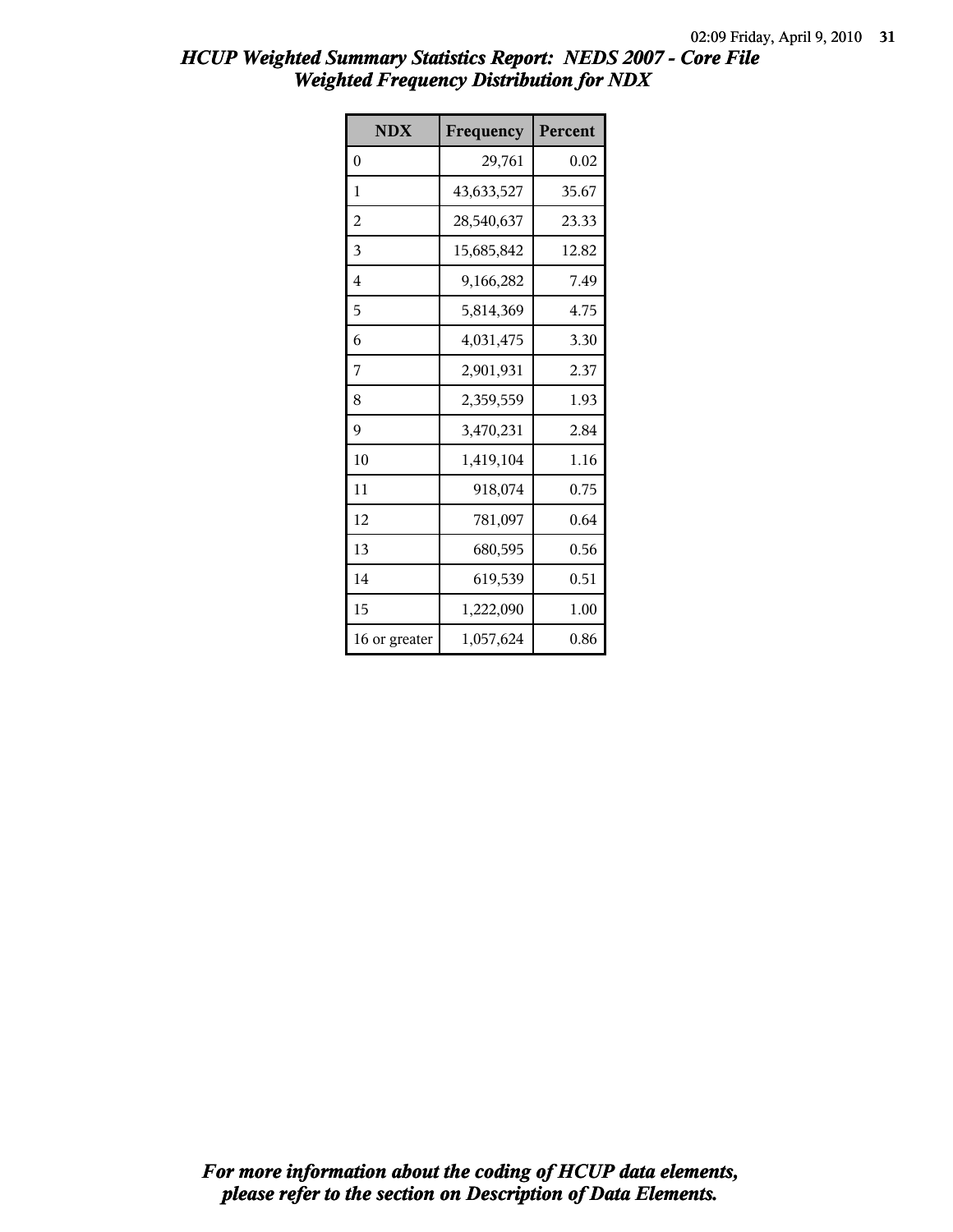| <b>NECODE</b>  | Frequency  | Percent |
|----------------|------------|---------|
| $\theta$       | 90,377,409 | 73.88   |
| 1              | 15,739,524 | 12.87   |
| $\overline{2}$ | 14,003,066 | 11.45   |
| 3              | 1,210,530  | 0.99    |
| 4              | 972,258    | 0.79    |
| 5              | 13,685     | 0.01    |
| 6              | 14,449     | 0.01    |
| 7              | 204        | 0.00    |
| 8              | 444        | 0.00    |
| or greater     | 170        | 0.00    |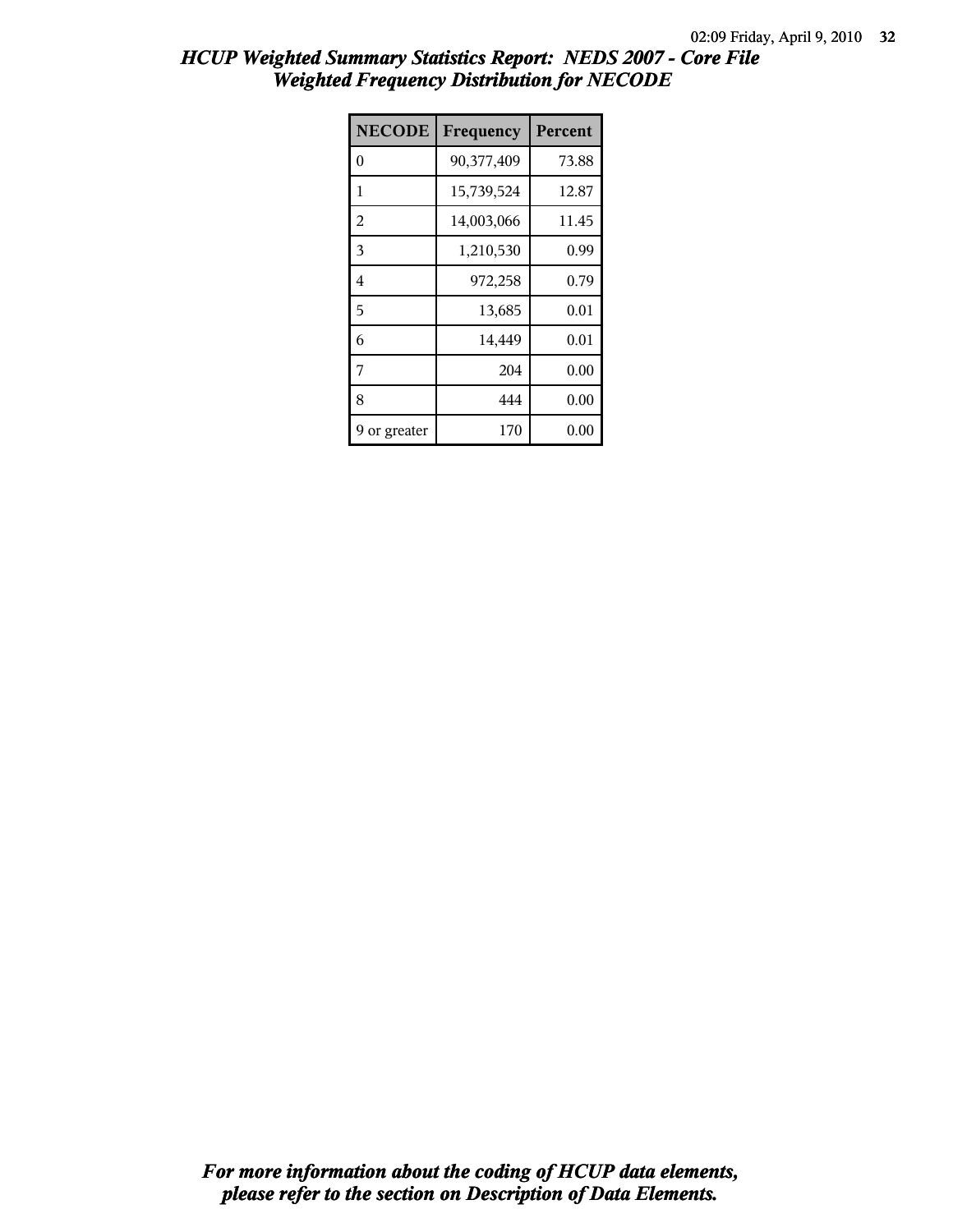| PAY1                 | Frequency    | <b>Percent</b> |
|----------------------|--------------|----------------|
| $\therefore$ Missing | 258,175      | 0.21           |
| .A: Invalid          | 282,307      | 0.23           |
| 1: Medicare          | 24, 255, 732 | 19.83          |
| 2: Medicaid          | 26,333,848   | 21.53          |
| 3: Private insurance | 42,874,054   | 35.05          |
| 4: Self-pay          | 21,637,961   | 17.69          |
| 5: No charge         | 902,340      | 0.74           |
| 6: Other             | 5,787,321    | 4.73           |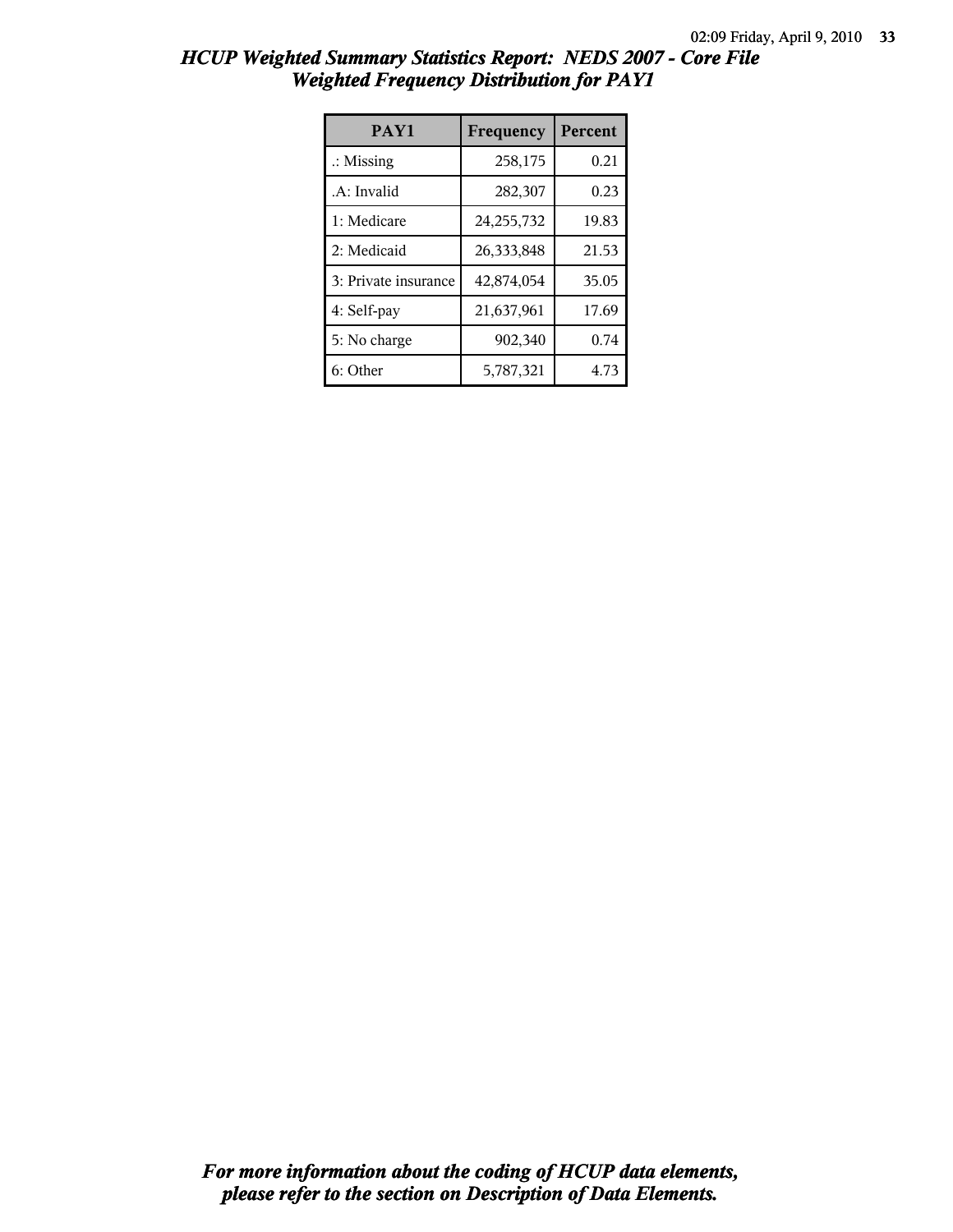| PAY <sub>2</sub>     | Frequency  | <b>Percent</b> |
|----------------------|------------|----------------|
| $\therefore$ Missing | 94,986,077 | 77.65          |
| .A: Invalid          | 1,375,349  | 1.12           |
| 1: Medicare          | 2,144,085  | 1.75           |
| 2: Medicaid          | 6,003,873  | 4.91           |
| 3: Private insurance | 8,717,135  | 7.13           |
| 4: Self-pay          | 7,263,607  | 5.94           |
| 5: No charge         | 211,992    | 0.17           |
| 6: Other             | 1,629,621  | 1.33           |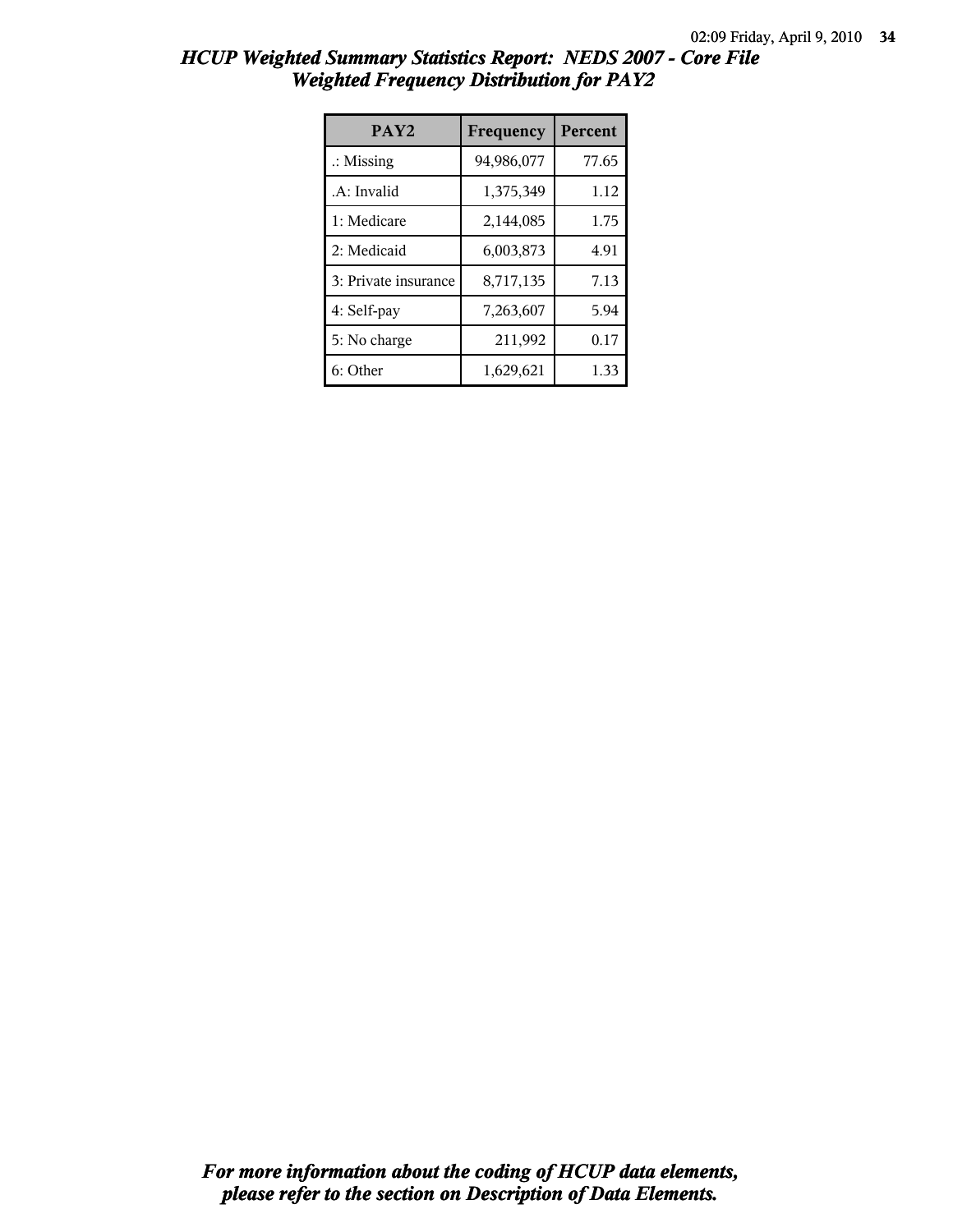| PL NCHS2006            | Frequency  | Percent |
|------------------------|------------|---------|
| $\therefore$ Missing   | 806,481    | 0.66    |
| 1: Large Central Metro | 30,602,776 | 25.02   |
| 2: Large Fringe Metro  | 27,453,461 | 22.44   |
| 3: Medium Metro        | 26,359,548 | 21.55   |
| 4: Small Metro         | 12,124,812 | 9.91    |
| 5: Micropolitan        | 15,221,553 | 12.44   |
| 6: Noncore             | 9,763,108  | 7.98    |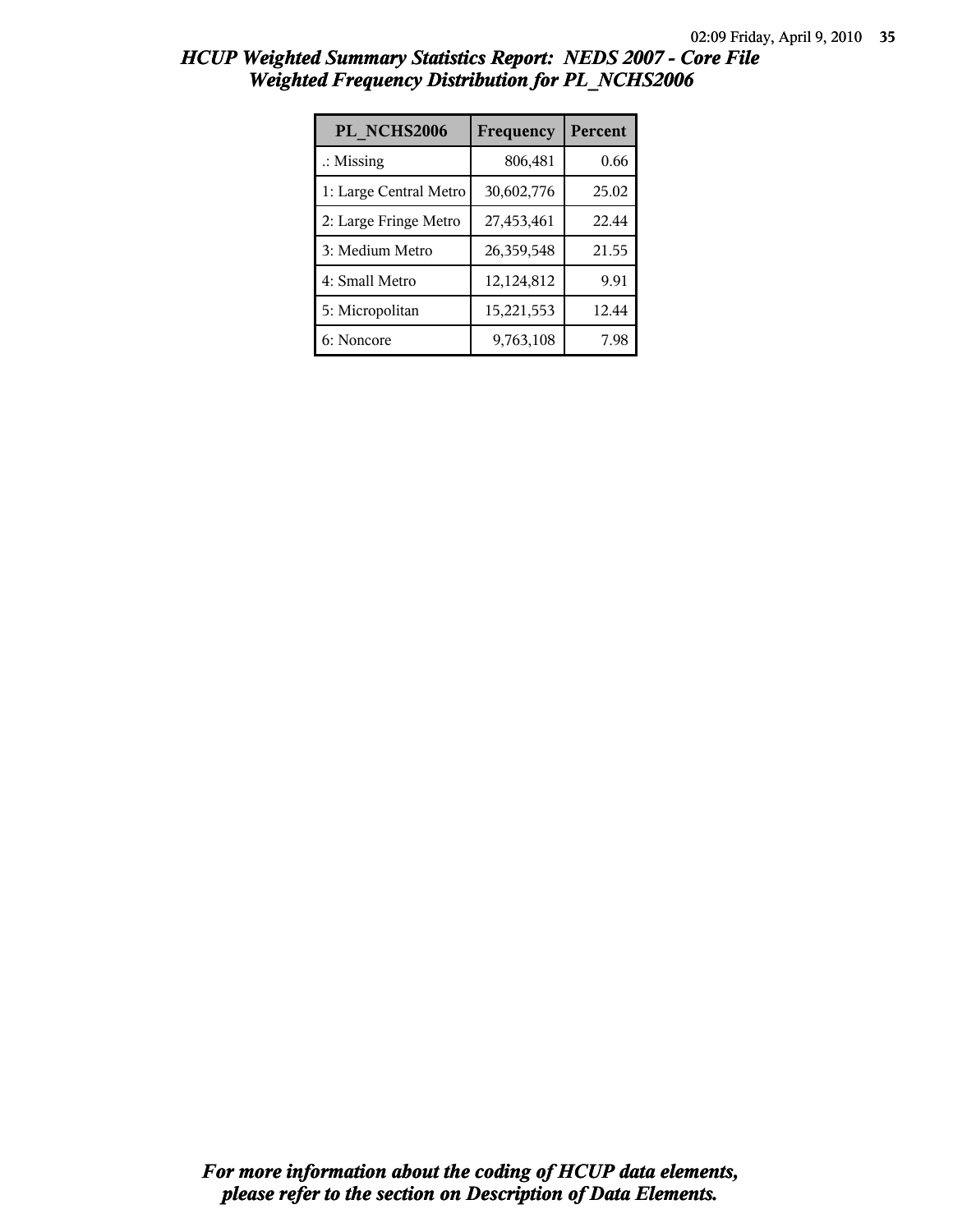| <b>TOTCHG ED</b>     | Frequency  | Percent |
|----------------------|------------|---------|
| $\therefore$ Missing | 21,869,489 | 17.88   |
| .A: Invalid          | 1,652      | 0.00    |
| .C: Inconsistent     | 1,561,008  | 1.28    |
| \$100-\$1,000        | 56,973,221 | 46.57   |
| \$1,001-\$5,000      | 37,193,130 | 30.40   |
| \$5,001-\$10,000     | 3,692,834  | 3.02    |
| \$10,001-\$50,000    | 1,036,441  | 0.85    |
| \$50,001-\$75,000    | 3,963      | 0.00    |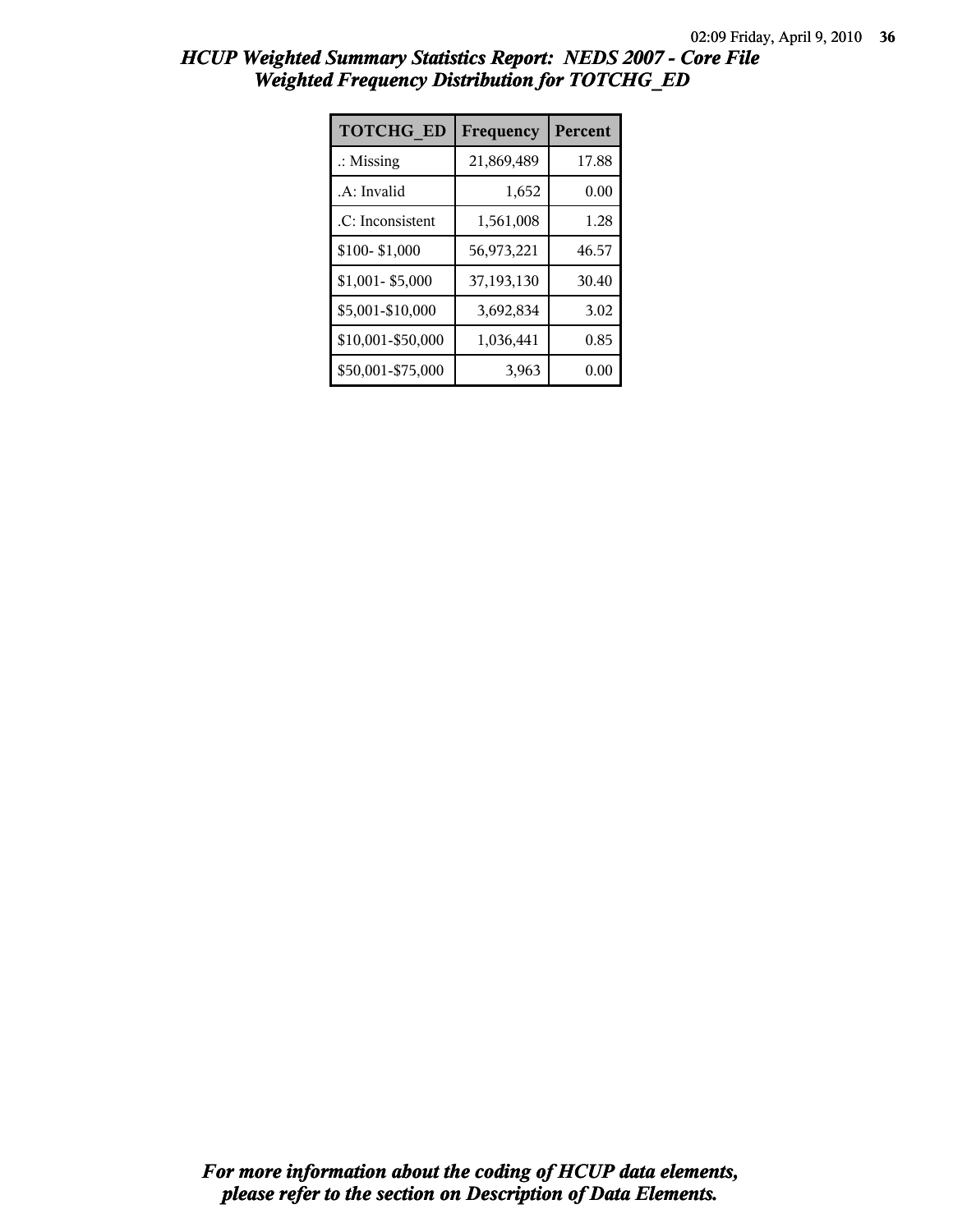|        | <b>YEAR</b> Frequency | Percent  |  |
|--------|-----------------------|----------|--|
| l 2007 | 122,331,739           | $100.00$ |  |